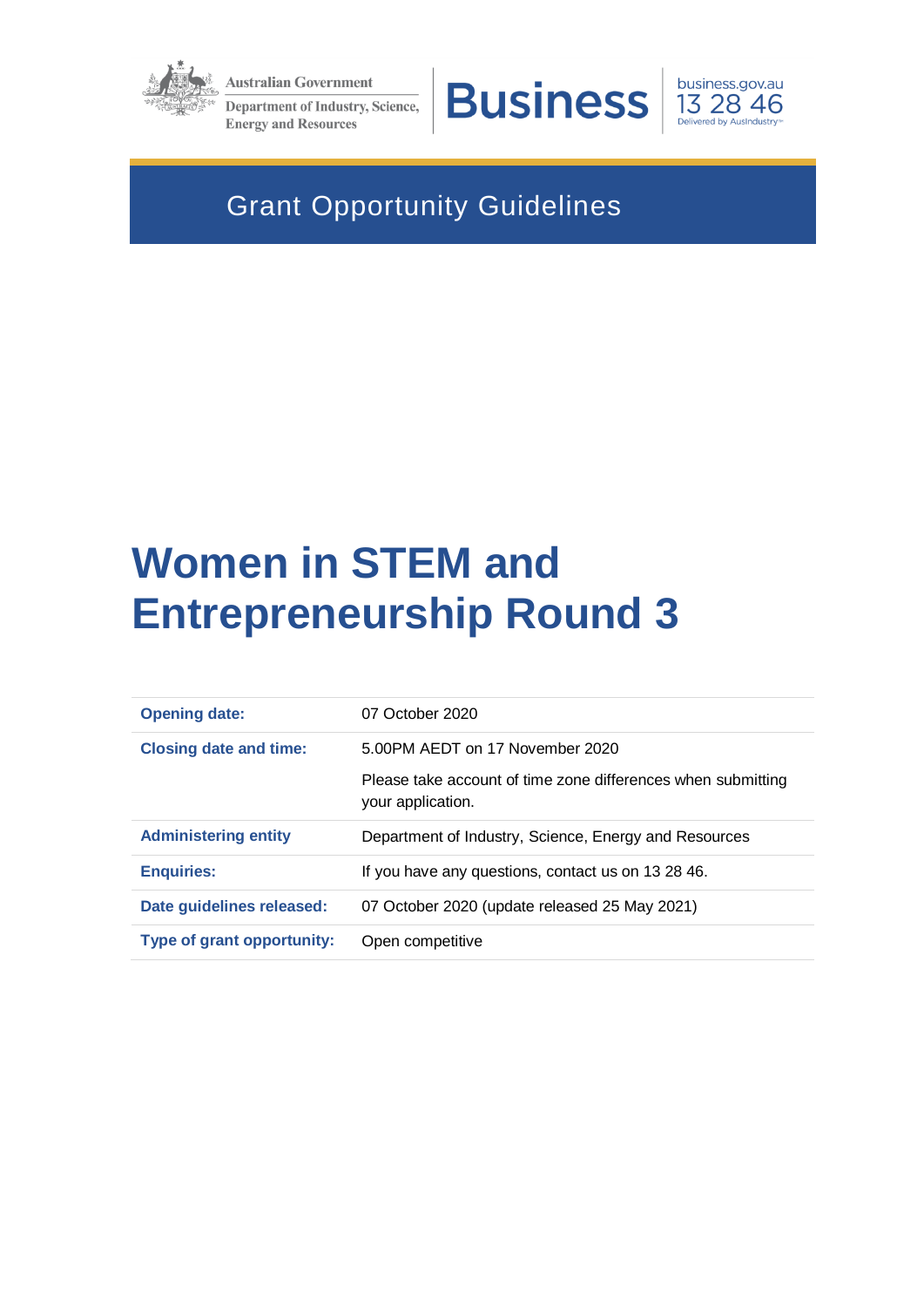# **Contents**

| 1. |       |                                                                            |
|----|-------|----------------------------------------------------------------------------|
| 2. |       |                                                                            |
|    |       |                                                                            |
|    |       | 2.1.1.                                                                     |
|    |       | 2.1.2.                                                                     |
|    |       | 2.1.3.                                                                     |
|    |       | 2.1.4.                                                                     |
| 3. |       |                                                                            |
|    | 3.1.  |                                                                            |
|    | 3.2.  |                                                                            |
| 4. |       |                                                                            |
|    | 4.1.  |                                                                            |
|    | 4.2.  |                                                                            |
|    | 4.3.  |                                                                            |
|    |       |                                                                            |
|    | 5.1.  |                                                                            |
|    | 5.2.  |                                                                            |
| 6. |       |                                                                            |
|    | 6.1.  |                                                                            |
|    | 6.2.  |                                                                            |
|    | 6.3.  |                                                                            |
|    |       |                                                                            |
|    | 7.1.  |                                                                            |
|    | 7.2.  |                                                                            |
|    | 7.3.  |                                                                            |
|    |       |                                                                            |
|    | 8.1.  |                                                                            |
| 9. |       |                                                                            |
|    |       |                                                                            |
|    | 10.1. |                                                                            |
|    | 10.2. |                                                                            |
|    | 10.3. |                                                                            |
|    | 10.4. | Project/Activity specific legislation, policies and industry standards  14 |
|    |       |                                                                            |
|    | 10.5. |                                                                            |
|    | 10.6. |                                                                            |
|    |       |                                                                            |
|    |       |                                                                            |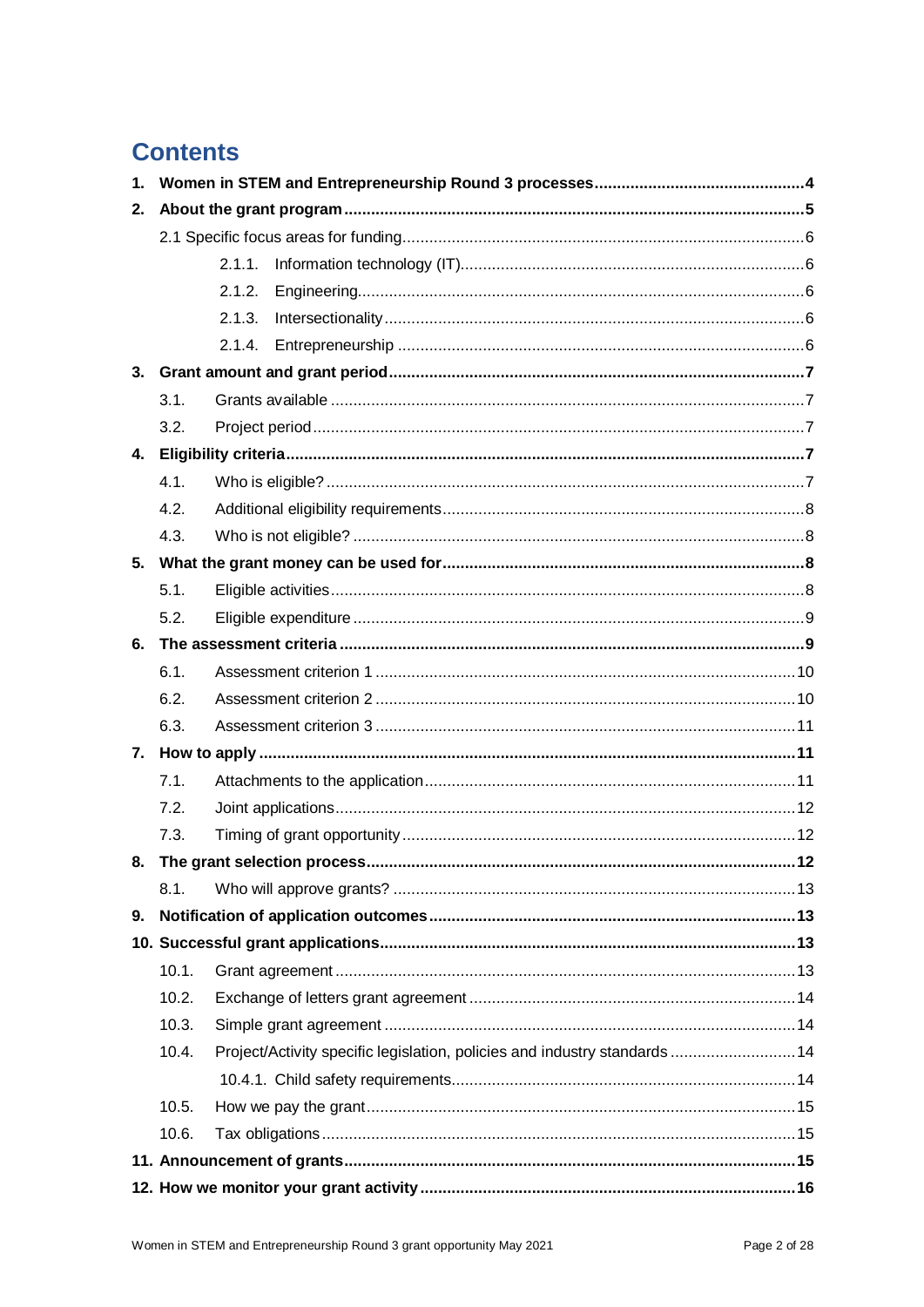| 12.1. |  |
|-------|--|
| 12.2. |  |
|       |  |
|       |  |
|       |  |
|       |  |
| 12.3. |  |
| 12.4. |  |
| 12.5. |  |
| 12.6. |  |
|       |  |
| 13.1. |  |
| 13.2. |  |
|       |  |
|       |  |
|       |  |
|       |  |
| 13.3. |  |
|       |  |
|       |  |
|       |  |
|       |  |
|       |  |
|       |  |
|       |  |
|       |  |
|       |  |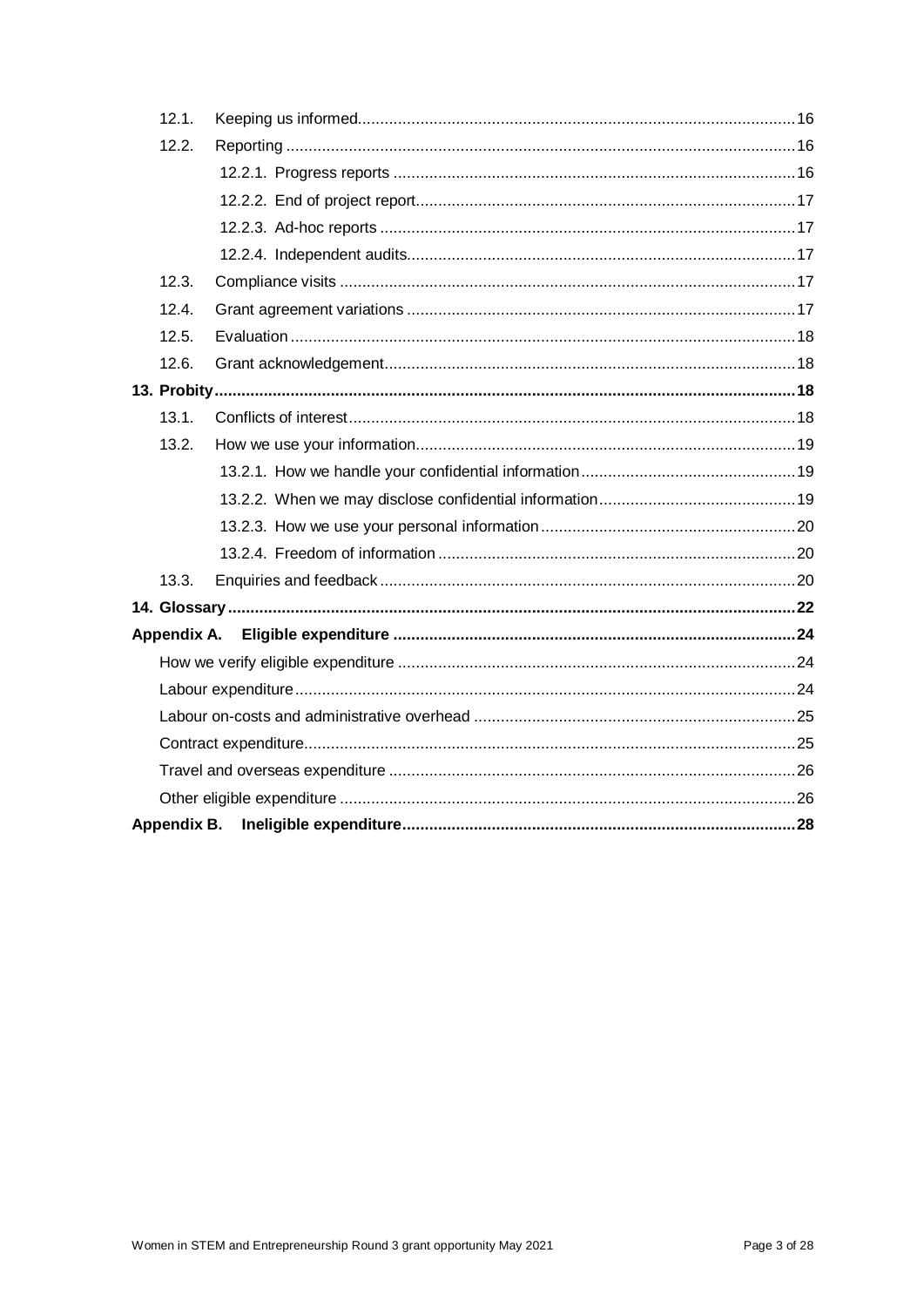# **1. Women in STEM and Entrepreneurship Round 3 processes**

### **The Women in STEM and Entrepreneurship Program is designed to achieve Australian Government objectives**

The Women in STEM and Entrepreneurship program is an investment by the Australian Government to provide funding to support women in STEM, to eliminate barriers for women's participation in STEM education and careers and entrepreneurship. The Department of Industry, Science, Energy and Resources works with stakeholders to plan and design the grant program according to the *[Commonwealth Grants Rules and Guidelines](https://www.finance.gov.au/sites/default/files/2019-11/commonwealth-grants-rules-and-guidelines.pdf)*.

### ብ **The grant opportunity opens**

We publish the grant guidelines on **business.gov.au and GrantConnect**.

### ♦ **You complete and submit a grant application**

You complete the application form, addressing all the eligibility and assessment criteria in order for your application to be considered.

### J

#### **We assess all grant applications**

We review the applications against eligibility criteria and notify you if you are not eligible.

We assess eligible applications against the assessment criteria including an overall consideration

of value with relevant money and compare it to other eligible applications.

### ♦

### **We make grant recommendations**

We provide advice to the decision maker on the merits of each application.

### ψ

#### **Grant decisions are made**

The decision maker decides which applications are successful.

### ♦

### **We notify you of the outcome**

We advise you of the outcome of your application. We may not notify unsuccessful applicants until grant agreements have been executed with successful applicants.

### ብ

### **We enter into a grant agreement**

We will enter into a grant agreement with successful applicants. The type of grant agreement is based on the nature of the grant and proportional to the risks involved.

### ↓ **Delivery of grant**

You undertake the grant activity as set out in your grant agreement. We manage the grant by working with you, monitoring your progress and making payments.

### J

### **Evaluation of the Women in STEM round 3 and Entrepreneurship Program**

We evaluate the specific grant activity and Women in STEM and Entrepreneurship Program as a whole. We base this on information you provide to us and that we collect from various sources.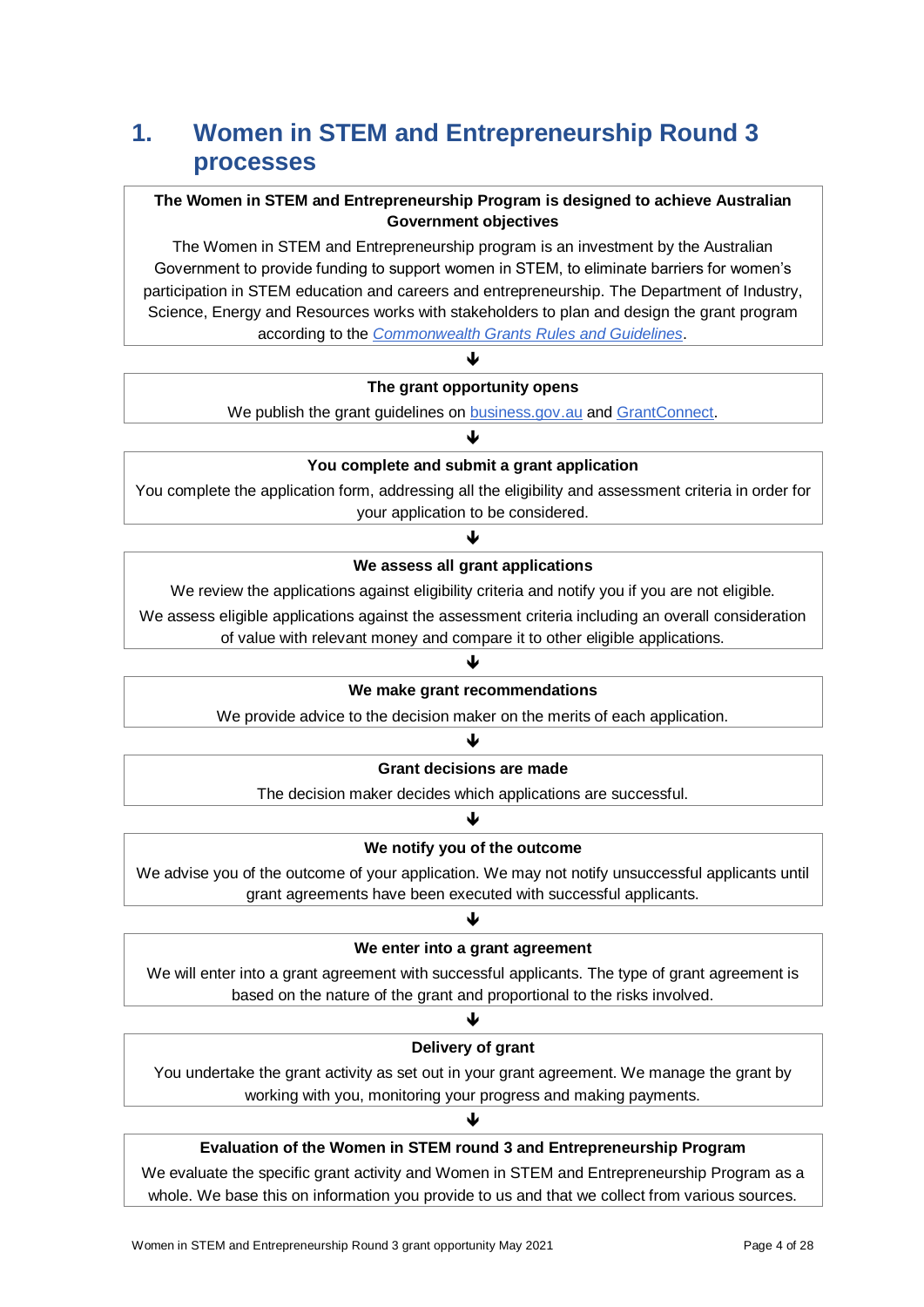# **2. About the grant program**

The Women in STEM (science, technology, engineering, and mathematics) and Entrepreneurship program (the program) was announced under the [National Innovation and Science Agenda](https://www.industry.gov.au/strategies-for-the-future/boosting-innovation-and-science)<sup>1</sup>, and is part of the Australian Government's commitment to <u>Advancing Women in STEM</u><sup>2</sup>. In 2017, the National Science Statement articulated the Government's commitment to science including the importance of STEM skills as vital building blocks for Australia's future prosperity and wellbeing. With rapid technological change driving new workforce needs, STEM skills play an important role in innovation and the creation of new businesses and technologies.

Australia must have a deeper STEM and entrepreneurship talent pool. Women are underrepresented in entrepreneurship and STEM education and careers, and participation of women from minority groups is particularly low. The persistent challenge of attracting and retaining girls and women in STEM studies and careers remains across the pathway from school and into careers and must be addressed. Increased participation of women in entrepreneurship must be achieved to improve economic diversity and boost the financial independence of women.

Addressing these challenges will help fulfil Australia's international obligations under the *Convention on the [Elimination of All Forms of Discrimination Against Women](http://www.austlii.edu.au/au/other/dfat/treaties/1983/9.html)*<sup>3</sup> to take all appropriate measures to ensure the full development and advancement of women and to firmly establish equality between men and women in relation to STEM and entrepreneurship participation.

The program supports investment in gender equity initiatives that aim for lasting systemic change by eliminating barriers for women's participation in STEM education and careers, and entrepreneurship.

The objectives of the program are to:

- **EXED** increase awareness and participation of girls and women in STEM education and careers
- increase awareness and participation of girls and women in other parts of the innovation ecosystem including innovative businesses, start-ups and entrepreneurial activities and careers
- stimulate an increase in the number of women in senior leadership and decision making positions in government, research organisations, industry and businesses.

The program's intended outcomes are:

- **EXECT** increased awareness of the range of opportunities in STEM for girls and women arising from STEM education
- **EXED** increased number of girls and women participating in STEM education and careers, through primary and secondary school, higher education, and the workforce
- increased awareness and participation by girls and women in other parts of the innovation ecosystem such as innovative businesses, start-ups and other entrepreneurial activities and careers
- **EXED** increased number of women role models in the STEM and entrepreneurial sectors
- increased evidence base for future policies by providing data on girls' and women's participation in STEM education and careers and entrepreneurship
- increased strategies for improving gender equity in STEM-based organisations.

l

<sup>1</sup> <https://www.industry.gov.au/strategies-for-the-future/boosting-innovation-and-science>

<sup>2</sup> <https://www.industry.gov.au/sites/default/files/2019-04/advancing-women-in-stem.pdf>

<sup>3</sup> <http://www.austlii.edu.au/au/other/dfat/treaties/1983/9.html>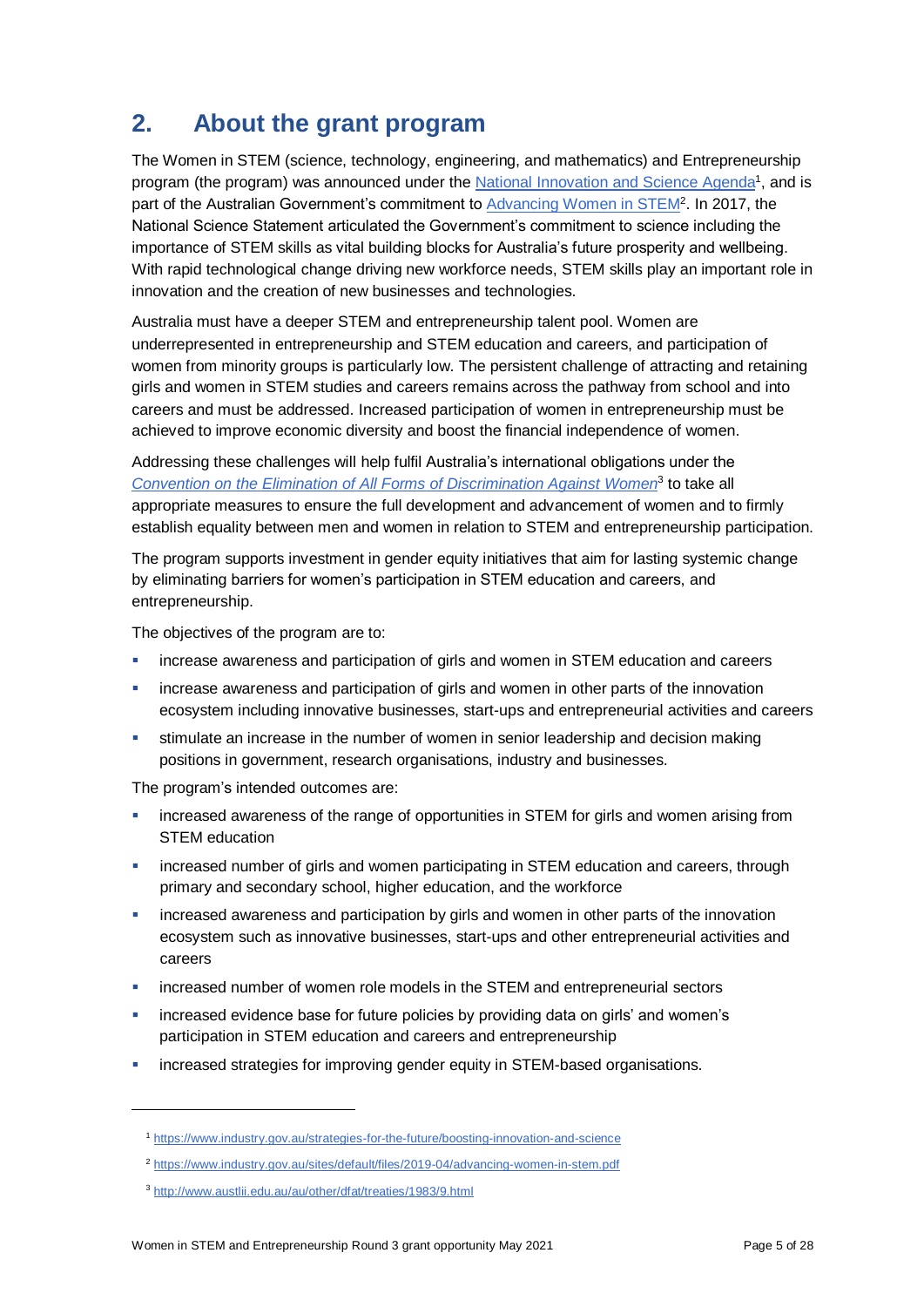Given the complex nature of the challenges this program is intended to address, it is likely that significant and measurable outcomes can only be delivered over the medium to long term. However, projects should be designed to contribute to these sustained outcomes.

### 2.1 Specific focus areas for funding in round 3

The program provides funding to deliver support for girls and women's participation in STEM and entrepreneurship, building on the Australian Government's *Advancing Women in STEM* strategy and the *Women in STEM Decadal Plan*, which was developed by the Australian Academy of Science and Australian Academy of Technology and Engineering. To deliver on the aims of the WISE program, this round will only support projects that contribute to lasting systemic change by removing barriers for girls and women in these specific focus areas:

### 2.1.1. Information technology (IT)

Girls and women are significantly underrepresented in IT education and careers. These skills will be increasingly important as Australia transitions to a digital and technologically driven economy.

### 2.1.2. Engineering

Girls and women are significantly underrepresented in engineering education and careers. These skills will be increasingly important as Australia transitions to a digital and technologically driven economy.

### 2.1.3. Intersectionality

Intersectionality is a conceptual framework from which to understand and articulate the multiple barriers that all underrepresented groups face. Gender, race, class and sexual orientation do not exist independently from other aspects of life. Supporting girls and women who are facing multiple barriers to participating in STEM and entrepreneurship, such as girls and women with disability, residing in regional or remote locations, and those from culturally and linguistically diverse backgrounds, is critical to ensuring a diverse and inclusive STEM workforce and innovation ecosystem that is representative of our society.

### 2.1.4. Entrepreneurship

Australian women are increasingly operating their own businesses but remain substantially underrepresented as entrepreneurs. Greater levels of entrepreneurship among women and better access to resources for women entrepreneurs is key to employment growth, economic diversity and financial independence.

There may be further WISE grant rounds that are targeted to different themes, groups or sectors. We will publish th[e opening and closing dates](http://www.business.gov.au/WISE) and any other relevant information on business.gov.au and GrantConnect.

We administer the program according to the *[Commonwealth Grants Rules and Guidelines](https://www.finance.gov.au/sites/default/files/2019-11/commonwealth-grants-rules-and-guidelines.pdf)* [\(CGRGs\)](https://www.finance.gov.au/sites/default/files/2019-11/commonwealth-grants-rules-and-guidelines.pdf)<sup>4</sup> .

This document sets out:

l

- the eligibility and assessment criteria
- how we consider and assess grant applications

<sup>4</sup> <https://www.finance.gov.au/sites/default/files/commonwealth-grants-rules-and-guidelines.pdf>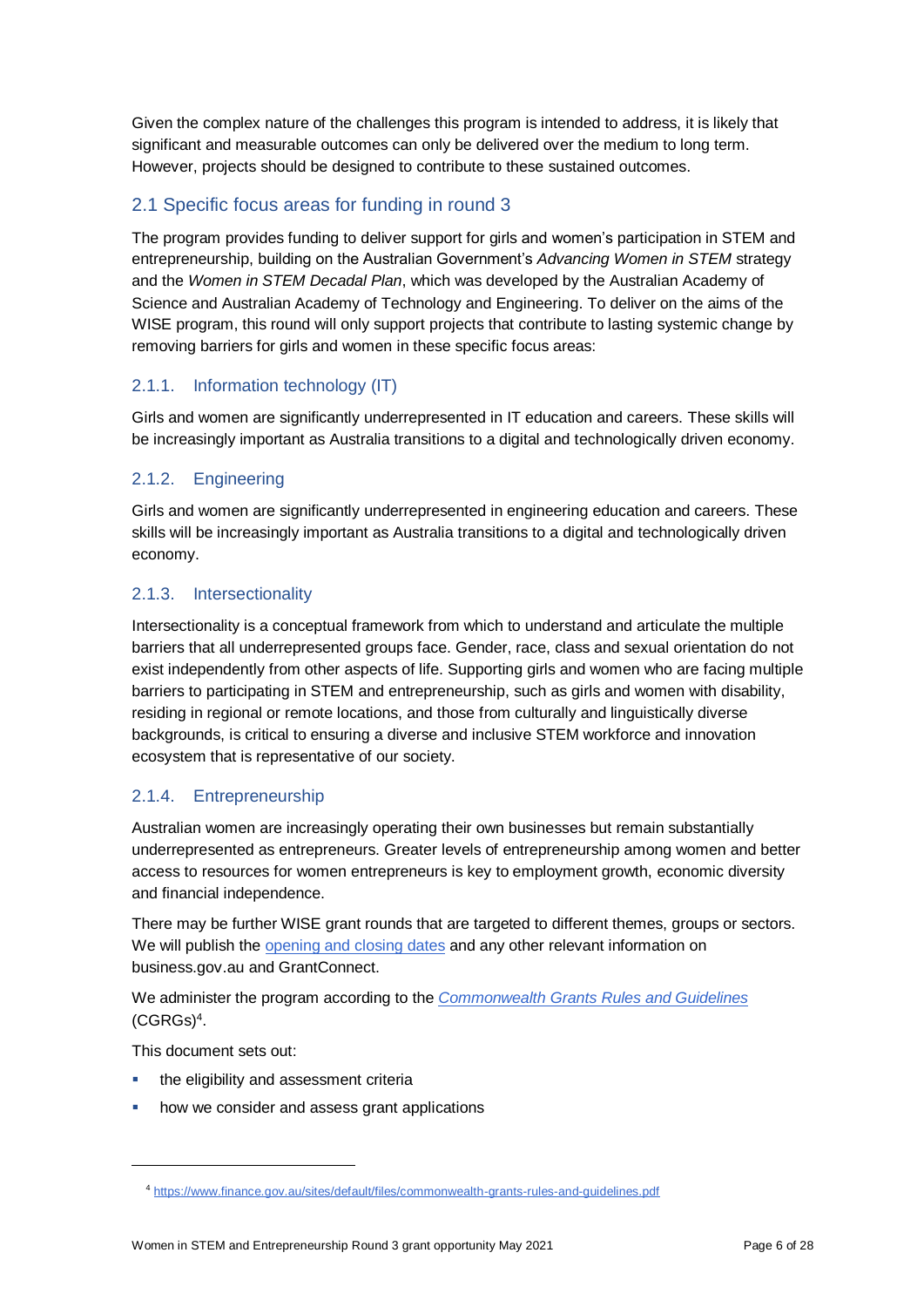- **•** how we notify applicants and enter into grant agreements with grantees
- how we monitor and evaluate grantees' performance
- responsibilities and expectations in relation to the opportunity.

We have defined key terms used in these guidelines in the glossary at section [14.](#page-21-0)

You should read this document carefully before you fill out an application.

### **3. Grant amount and grant period**

The Australian Government has committed a total of \$14 million over 10 years for the program. For this round, up to \$2 million is available from 2020-21 to 2021-22.

### 3.1. Grants available

The grant amount will be up to 100 per cent of eligible project expenditure (grant percentage)

- The minimum grant amount is \$5,000
- The maximum grant amount is \$250,000.

### 3.2. Project period

The maximum project period is up to 15 months..

### **4. Eligibility criteria**

We cannot consider your application if you do not satisfy all eligibility criteria.

### <span id="page-6-0"></span>4.1. Who is eligible?

To be eligible you must have an Australian Business Number (ABN) and be one of the following entities:

- an entity, incorporated in Australia
- a publicly funded research organisation (PFRO) or publicly funded research agency (PFRA) as defined in sectio[n 14](#page-21-0)
- a government or non-government vocational education and training (VET) provider as defined in section 14, or technical and further education (TAFE) institution
- an incorporated not for profit organisation.

Joint applications are acceptable, provided you have a lead organisation who is the main driver of the project and is eligible to apply. For further information on joint applications, refer to section [7.2.](#page-11-0)

You are not eligible to apply as a lead applicant if you are:

- a primary or secondary school (however, primary and secondary schools may be part of a joint application if the lead applicant is eligible)
- an individual or trust (however, a corporate trustee may apply on behalf of a trust)
- a Commonwealth, state and local government agency or body (including government business enterprises other than eligible PFROs, PFRAs, VET providers and TAFE institutions).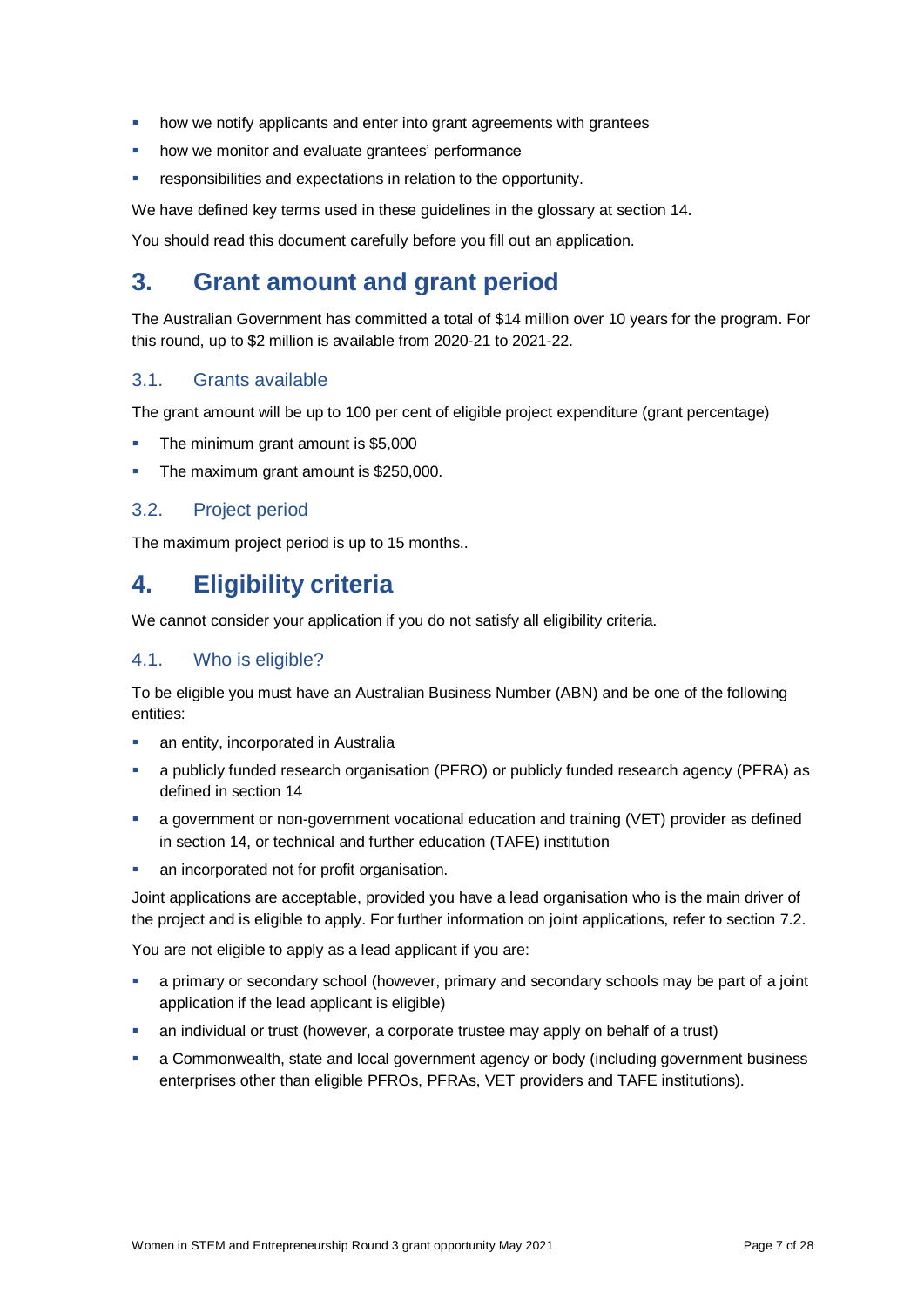### 4.2. Additional eligibility requirements

We can only accept applications:

 where you can provide evidence from your board (or chief executive officer or equivalent if there is no board) that the project is supported, and that you can complete the project and meet the costs of the project not covered by grant funding.

We cannot waive the eligibility criteria under any circumstances.

### 4.3. Who is not eligible?

You are not eligible to apply if you are:

- an individual
- a partnership
- a primary or secondary school (however, primary and secondary schools may be part of a joint application if the lead applicant is eligible)
- an unincorporated association
- a Commonwealth, state and local government agency or body (including government business enterprises other than eligible PFROs, PFRAs, VET providers and TAFE institutions)
- a trust (however, an incorporated trustee may apply on behalf of a trust).

### **5. What the grant money can be used for**

### <span id="page-7-0"></span>5.1. Eligible activities

To be eligible your project must:

- not have been previously funded through the WISE program, or be the same as other [previously funded](https://www.business.gov.au/Grants-and-Programs/Women-in-STEM-and-Entrepreneurship/Women-in-STEM-and-Entrepreneurship-grant-recipients) WISE projects
- address at least one focus area: information technology; engineering; intersectionality or entrepreneurship identified at section 2.1
- be aimed at addressing discrimination against, or inequality for, girls and women in STEM and/or entrepreneurship by:
	- increasing awareness and participation of girls and women in STEM and/or entrepreneurship education and careers, including in schools through to university and the research sector; or
	- **EXED** increasing participation of girls and women in other parts of the innovation ecosystem including innovative businesses, start-ups and entrepreneurial activities and careers; or
	- stimulating an increase in the number of women in senior leadership and decision making positions in government, research organisations, industry and businesses.
- have at least \$5,000 in eligible expenditure
- have a COVID-19 contingency plan that does not involve an increase in grant amount requested.

Eligible activities must directly relate to the project and can include:

- developing and delivering change management programs and industry transformation activities
- developing and delivering training and support programs for women in STEM and entrepreneurship to enter or return to work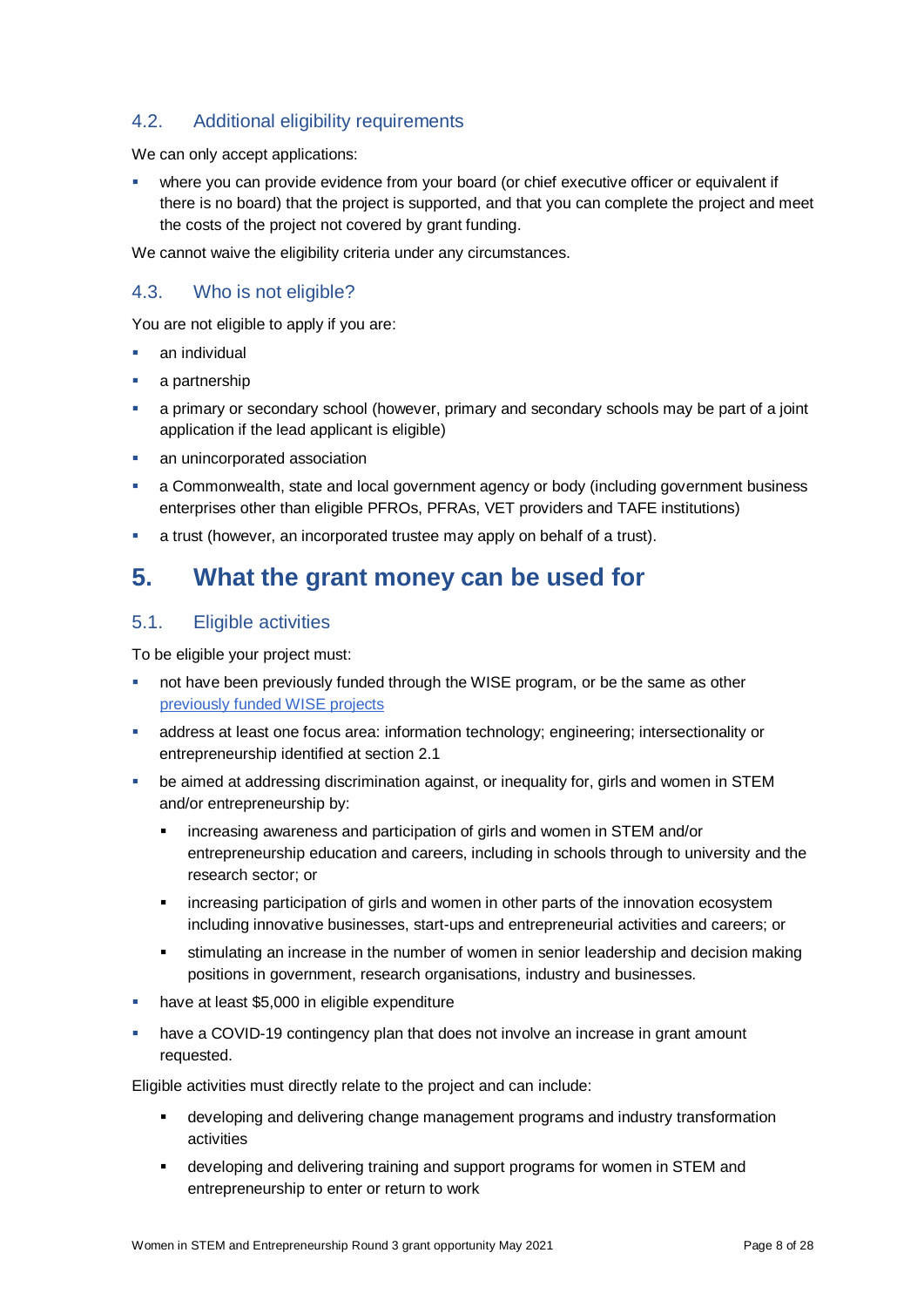- developing and delivering education and professional development activities to reduce cognitive biases (e.g. gender, race, class and sexual orientation) in investment decisionmaking
- developing and delivering STEM and entrepreneurship education and professional development activities and resources, including courses and training to help employers retain women in STEM careers
- developing and delivering regional or national networking and mentoring programs, and other forums (including travel costs of up to 10 per cent of total project costs for key participants such as keynote speakers or role models)
- research and evaluation activities directly in support of the activities above.

The program delegate may also approve other activities.

### 5.2. Eligible expenditure

You can only spend grant funds on eligible expenditure you have incurred on an agreed project as defined in your grant agreement.

- **For guidance on eligible expenditure, see Appendix A.**
- For guidance on ineligible expenditure, see Appendix B.

We may update the guidance on eligible and ineligible expenditure from time to time. If your application is successful, the version in place when you submitted your application applies to your project.

If your application is successful, we may ask you to verify project costs that you provided in your application. You may need to provide evidence such as quotes for major costs.

Not all expenditure on your project may be eligible for grant funding. The program delegate makes the final decision on what is eligible expenditure and may give additional guidance on eligible expenditure if required.

To be eligible, expenditure must:

- be a direct cost of the project
- be incurred by you for required project audit activities.

You must incur the project expenditure between the project start and end date for it to be eligible unless stated otherwise.

You may elect to commence your project from the date we notify you that your application is successful. We are not responsible for any expenditure you incur until a grant agreement is executed. The Commonwealth will not be liable, and should not be held out as being liable, for any activities undertaken before the grant agreement is executed.

### **6. The assessment criteria**

You must address all assessment criteria in your application. We will assess your application based on the weighting given to each criterion.

The application form asks questions that relate to the assessment criteria below. The amount of detail and supporting evidence you provide in your application should be relative to the project size, complexity and grant amount requested. You should provide evidence to support your answers. The application form displays size limits for answers.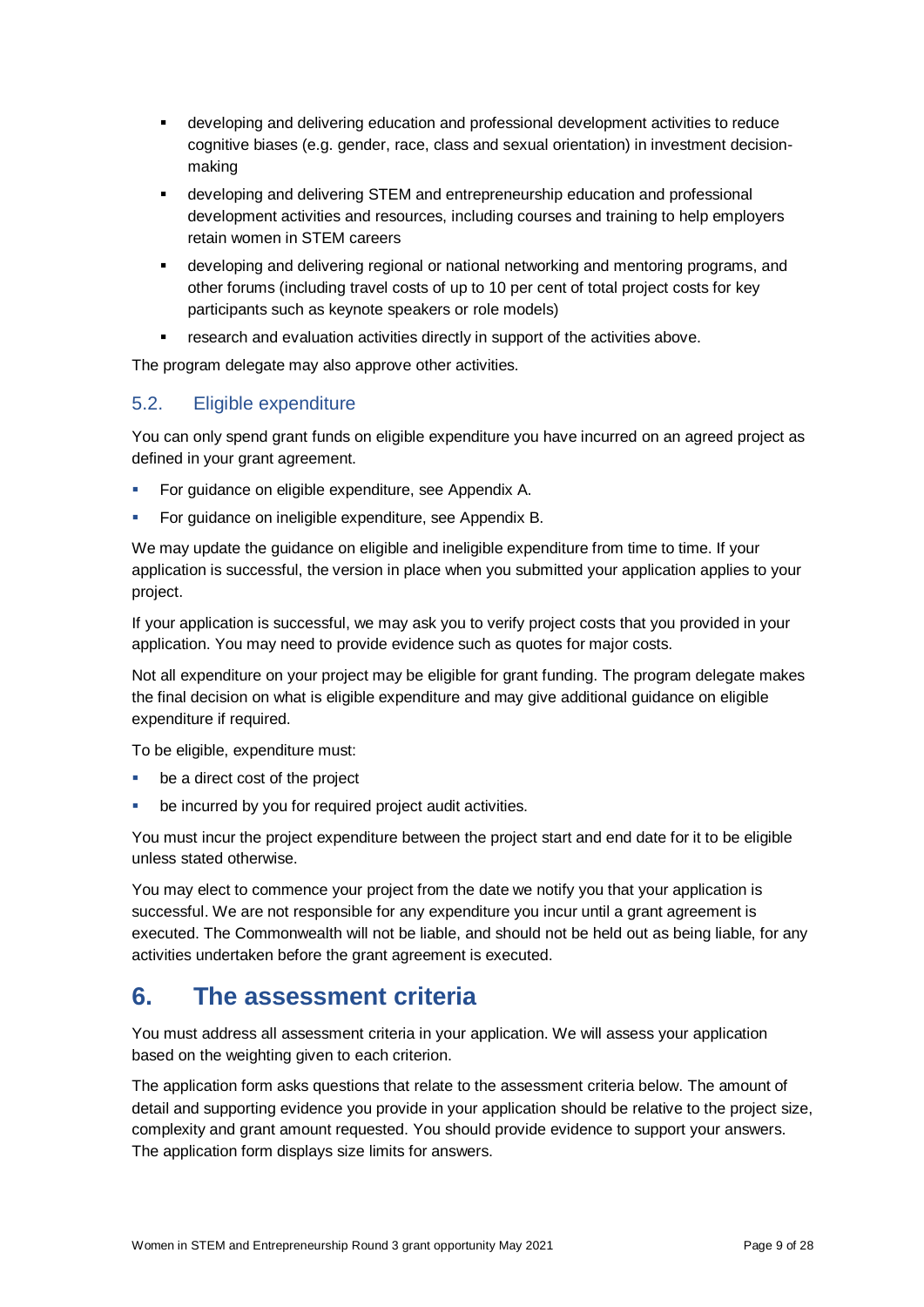We will only award funding to applications that score highly (at least 50 per cent) against all assessment criteria, as these represent best value for relevant money.

### 6.1. Assessment criterion 1

### **Benefit to girls' and/or women's participation in STEM and/or entrepreneurship (50 points).**

Describe the problem, gap or opportunity your project will address by identifying:

- a. the specific problem, gap or opportunity that you aim to address through your project, justifying how it is different to previous projects. Your project must relate to Australian girls and/or women's participation in STEM and/or entrepreneurship education and careers and specifically address one or more of the following focus areas:
	- $I$  IT
	- **•** engineering
	- **·** intersectionality
	- entrepreneurship.
- b. your strategy to ensure the sustainability of your project's outcomes beyond the term of grant funding.
- c. how your project will address one or more of the following:
	- how your project will increase awareness and participation of girls and women in STEM and/or entrepreneurship education and careers, including in schools through to university and the research sector
	- how your project will increase participation of girls and/or women in other parts of the innovation ecosystem including innovative businesses, start-ups and entrepreneurial activities and careers
	- how your project will stimulate an increase in the number of women in senior leadership and decision making positions in government, research organisations, industry and businesses.

### 6.2. Assessment criterion 2

### **Capacity and capability to deliver the project (30 points).**

Demonstrate your ability to assist girls and women to develop capabilities and resources to succeed in STEM and/or entrepreneurship, including:

- a. your track record and/or experience with managing and delivering similar projects, including examples of previous projects delivered
- b. your access to resources and personnel with relevant expertise and/or qualifications to deliver your project
- c. your organisation's capacity to build and maintain relationships in business and/or educational sectors to deliver your project. Provide evidence of linkages, agreements and/or other support from other organisations relevant to the scale of your intended project
- d. your COVID-19 contingency plan, in the event of COVID-19-related impacts to any part of your proposed project activities.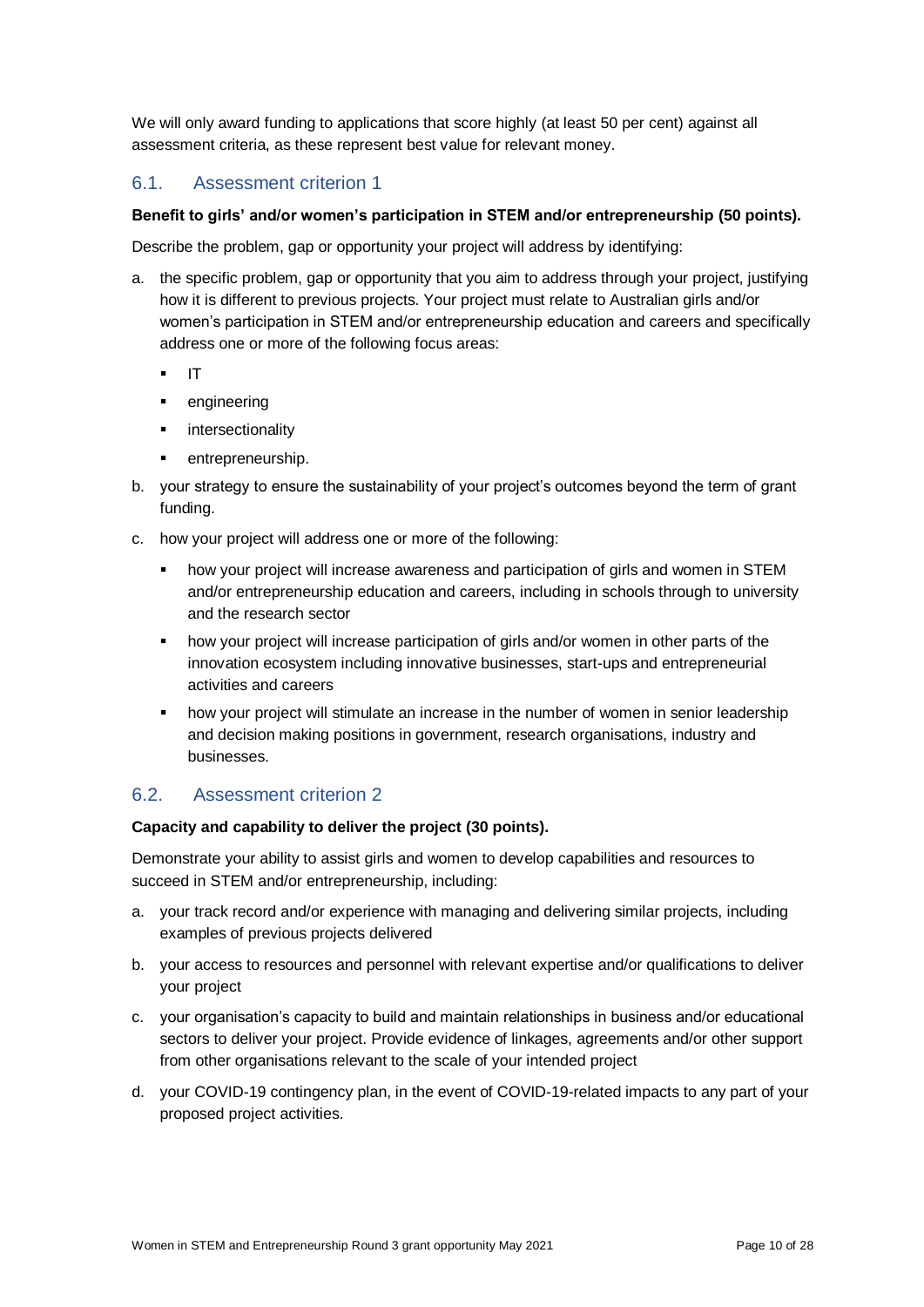### 6.3. Assessment criterion 3

#### **Impact of the grant funding on your project (20 points).**

You should demonstrate this by identifying:

- a. the likelihood your project would not proceed without the grant
- b. the impact the grant will have on the size, scale or timing of your project.
- c. the total additional investment the grant will leverage and explain how this benefits your project.

### **7. How to apply**

Before applying you should read and understand these guidelines, the sample [application](https://www.business.gov.au/wise) form and the sample grant [agreement](https://www.business.gov.au/wise) published on business.gov.au and GrantConnect.

You can only submit one application as the lead applicant per application round.

To apply, you must:

- **EXECOMPLETE THE ONLINE PROGRAM** application form via business.gov.au
- provide all the information requested
- address all eligibility and assessment criteria
- include all necessary attachments

You will receive confirmation when you submit your application. You should retain a copy of your application for your own records.

You are responsible for making sure your application is complete and accurate. Giving false or misleading information is a serious offence under the *Criminal Code Act 1995* (Cth). If we consider that you have provided false or misleading information we may not progress your application. If you find an error in your application after submitting it, you should call us immediately on 13 28 46.

If we find an error or information that is missing, we may ask for clarification or additional information from you that will not change the nature of your application. However, we can refuse to accept any additional information from you that would change your submission after the application closing time.

If you need further guidance around the application process, or if you are unable to submit an application online, [contact us](https://www.business.gov.au/contact-us) at business.gov.au or by calling 13 28 46.

### 7.1. Attachments to the application

You must provide the following documents with your application:

- evidence of support from the board, CEO or equivalent
- evidence of support from project partner organisations (if applicable)
- trust deed (where applicable)
- additional information regarding your COVID-19 contingency plan (for COVID-19 social distancing measures and restrictions, as per Assessment criterion 2).

You must attach supporting documentation to the application form in line with the instructions provided within the form. You should only attach requested documents. We will not consider information in attachments that we do not request.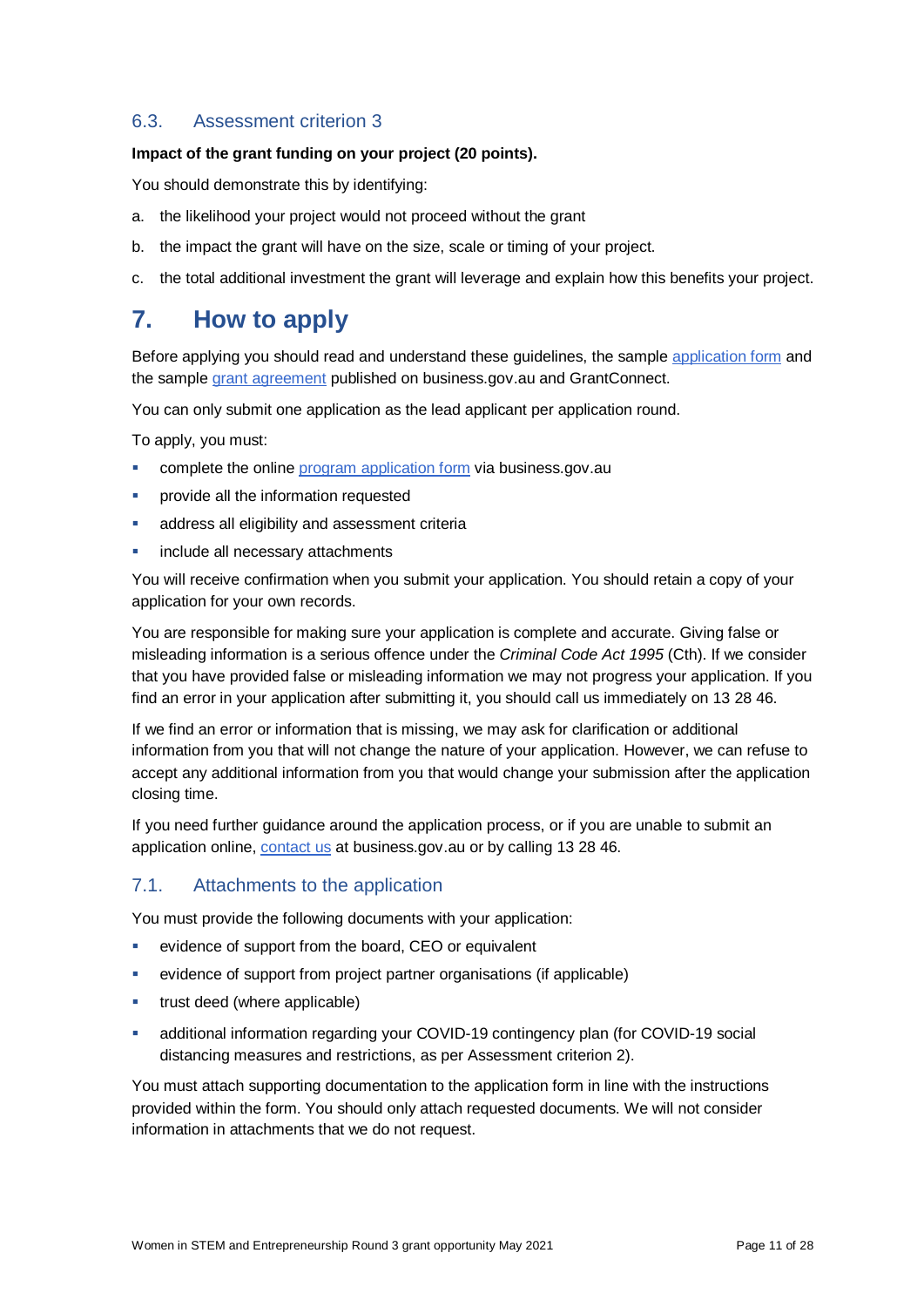### <span id="page-11-0"></span>7.2. Joint applications

We recognise that some organisations may want to join as a group to deliver a project. In these circumstances, you must appoint a lead organisation. Only the lead organisation can submit the application form and enter into the grant agreement with the Commonwealth. The application should identify all other members of the proposed group and include a letter of support from each of the project partners. Each letter of support must include:

- details of the project partner
- an overview of how the project partner will work with the lead organisation and any other project partners in the group to successfully complete the project
- an outline of the relevant experience and/or expertise the project partner will bring to the group
- the roles/responsibilities the project partner will undertake, and the resources it will contribute (if any)
- details of a nominated management level contact officer.

You must have a formal arrangement in place with all parties prior to execution of the grant agreement. For eligibility requirements see section [4.1.](#page-6-0)

### 7.3. Timing of grant opportunity

You can only submit an application between the published opening and closing dates. We cannot accept late applications.

If you are successful, we expect you will be able to commence your project within 3 months of receiving the offer of grant funding.

| Activity                                   | Timeframe |
|--------------------------------------------|-----------|
| Assessment of applications                 | 4-6 weeks |
| Approval of outcomes of selection process  | 4 weeks   |
| Negotiations and award of grant agreements | 1-4 weeks |
| Notification to unsuccessful applicants    | 2 weeks   |
| Earliest start date of project             | May 2021  |

### Table 1: Expected timing for this grant opportunity

### **8. The grant selection process**

We first review your application against the eligibility criteria. If eligible, we will then assess it against the assessment criteria. Only eligible applications will proceed to the assessment stage.

The committee will consider your application on its merits, based on:

- how well it meets the criteria
- if competitive, how it compares to other applications
- **•** whether it provides value with relevant money.

When assessing whether the application represents value with relevant money, we will have regard to:

the overall objectives of the grant opportunity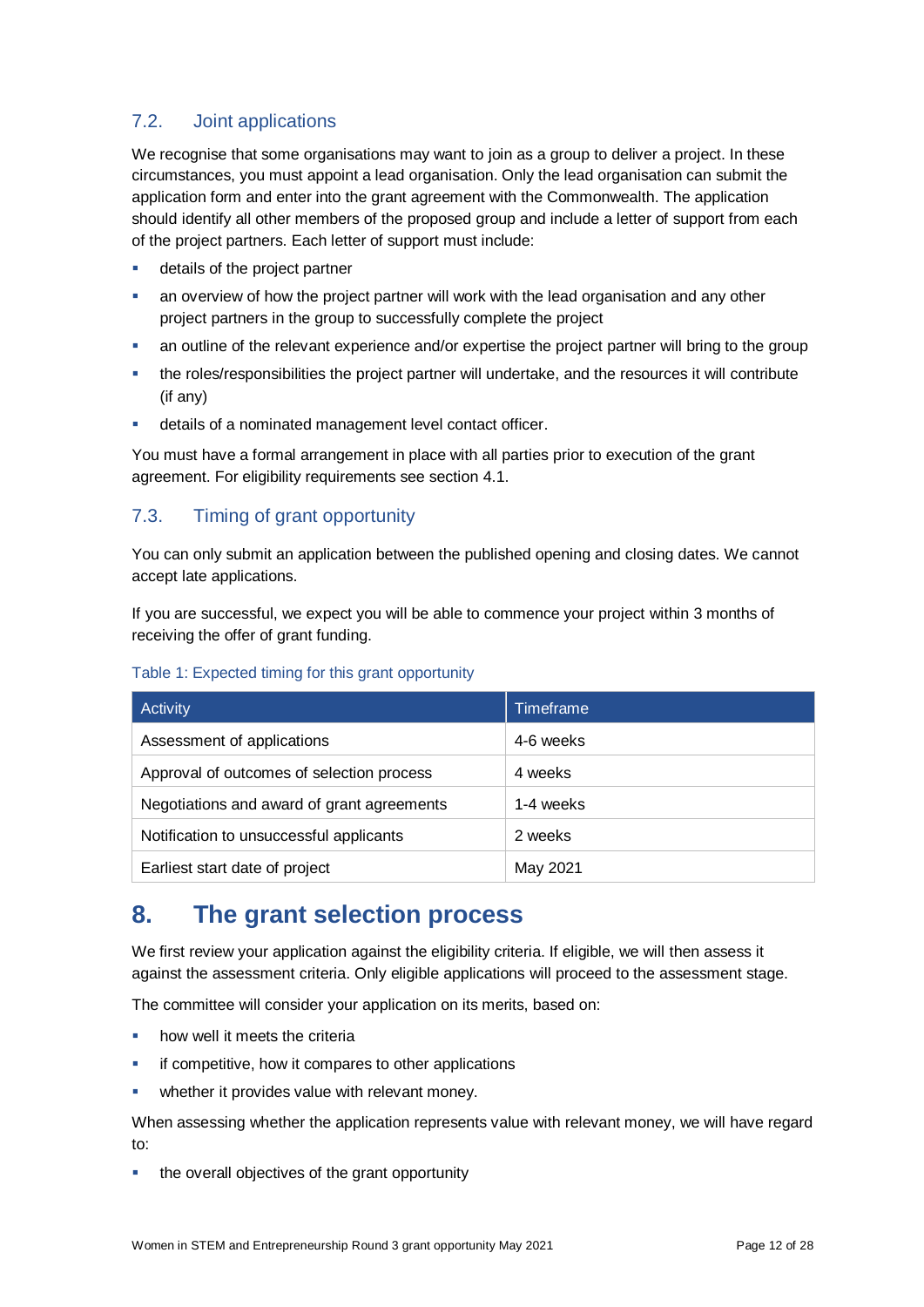- the evidence provided to demonstrate how your project contributes to meeting those objectives
- the relative value of the grant sought.

We will establish a selection committee comprised of experts to assess applications. The committee may also seek additional advice from independent technical experts. The committee will assess your application against the assessment criteria and compare it to other eligible applications in a funding round before recommending which projects to fund.

In order to support a spread of projects across Australia and increase accessibility of STEM-related and entrepreneurship activities and events, the Committee will also take into account the geographic location of the projects, and proposed target audiences, particularly in regards to the focus areas (as defined in 6.1), when recommending projects for funding.

If the selection process identifies unintentional errors in your application, we may contact you to correct or clarify the errors, but you cannot make any material alteration or addition.

### 8.1. Who will approve grants?

The program delegate (who is an AusIndustry manager within the department with responsibility for the program) decides which grants to approve taking into account the recommendations of the committee and the availability of grant funds.

The program delegate's decision is final in all matters, including:

- the grant approval
- the grant funding to be awarded
- any conditions attached to the offer of grant funding.

We cannot review decisions about the merits of your application.

The program delegate will not approve funding if there is insufficient program funds available across relevant financial years for the program.

### **9. Notification of application outcomes**

We will advise you of the outcome of your application in writing. If you are successful, we advise you of any specific conditions attached to the grant.

If you are unsuccessful, we will give you an opportunity to discuss the outcome with us. You can submit a new application for the same (or similar) project in any future funding rounds. You should include new or more information to address the weaknesses that prevented your previous application from being successful. If a new application is substantially the same as a previous ineligible or unsuccessful application, we may refuse to consider it for assessment.

# **10. Successful grant applications**

### 10.1. Grant agreement

You must enter into a legally binding grant agreement with the Commonwealth. We use two types of grant agreements in this program. Our selection will depend on the size and complexity of your project. Each grant agreement has general terms and conditions that cannot be changed. Sample [grant agreements](http://www.business.gov.au/WISE) are available on business.gov.au and GrantConnect.

We must execute a grant agreement with you before we can make any payments. Execute means both you and the Commonwealth have signed the agreement. We are not responsible for any expenditure you incur until a grant agreement is executed.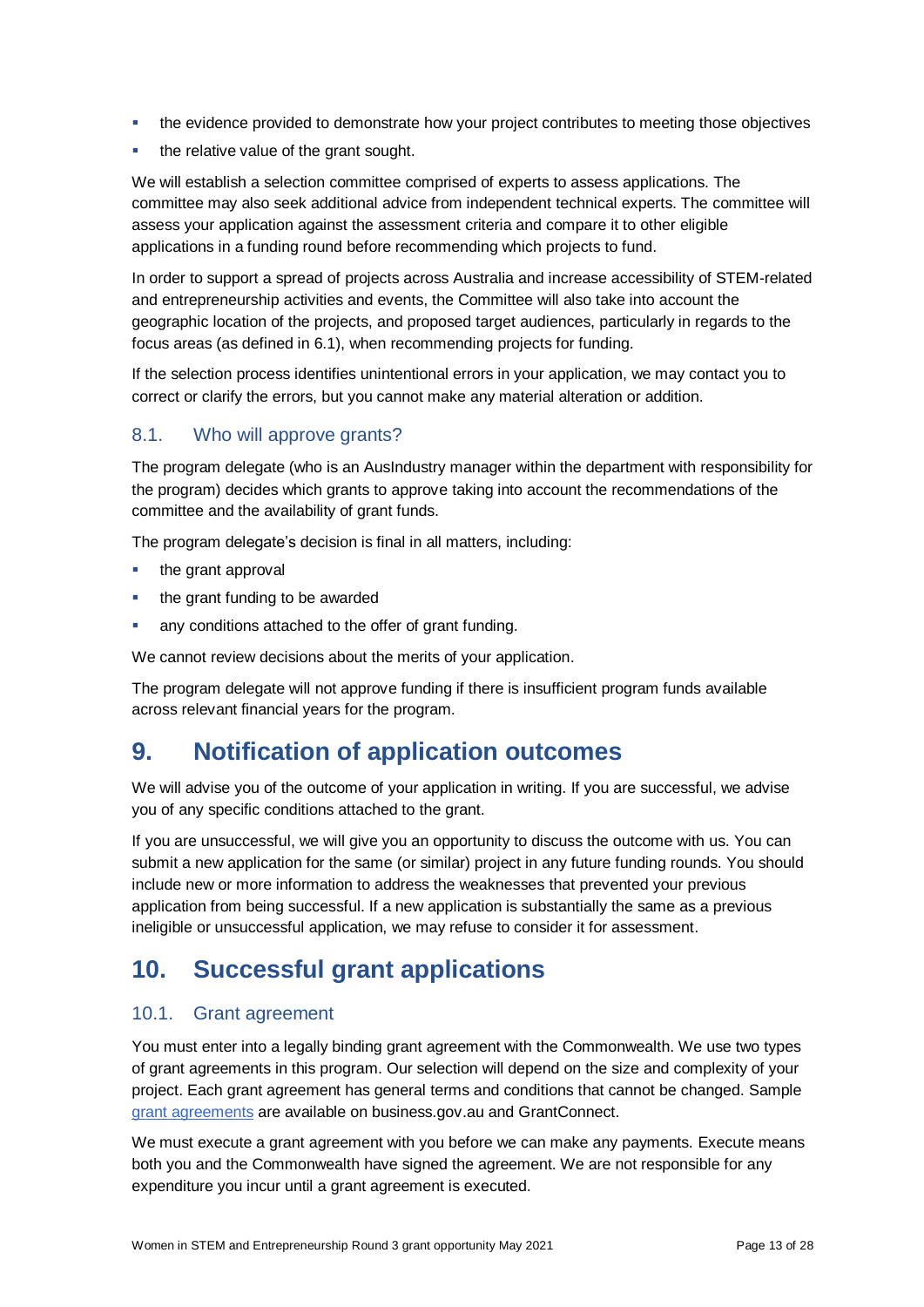The approval of your grant may have specific conditions determined by the assessment process or other considerations made by the program delegate. We will identify these in the offer of grant funding.

If you enter an agreement under the Women in STEM and Entrepreneurship program, you cannot receive other grants for the same activities from other Commonwealth, State or Territory granting programs.

The Commonwealth may recover grant funds if there is a breach of the grant agreement.

### 10.2. Exchange of letters grant agreement

We will use an exchange of letters grant agreement for projects receiving up to \$50,000. We will send you a letter of offer advising that your application has been successful. You accept the offer by signing and returning to us. We consider the agreement to be executed from the date we receive your signed document. You will have 30 days from the date of our letter to sign and return to us otherwise the offer may lapse.

### 10.3. Simple grant agreement

We will use a simple grant agreement for projects receiving more than \$50,000.

You will have 30 days from the date of a written offer to execute this grant agreement with the Commonwealth. During this time, we will work with you to finalise details.

The offer may lapse if both parties do not sign the grant agreement within this time. Under certain circumstances, we may extend this period. We base the approval of your grant on the information you provide in your application. We will review any required changes to these details to ensure they do not impact the project as approved by the program delegate.

### 10.4. Project/Activity specific legislation, policies and industry standards

You must comply with all relevant laws and regulations in undertaking your project. You must also comply with the specific legislation/policies/industry standards that follow. It is a condition of the grant funding that you meet these requirements. We will include these requirements in your grant agreement.

In particular, you will be required to comply with:

- COVID-19 social distancing measures and restrictions that are in place when delivering your project activities
- **State/Territory legislation in relation to working with children.**

### 10.4.1. Child safety requirements

l

You must comply with all relevant legislation relating to the employment or engagement of anyone working on the project that may interact with children, including all necessary working with children checks.

You must implement th[e National Principles for Child Safe Organisations](https://www.humanrights.gov.au/our-work/childrens-rights/national-principles-child-safe-organisations)<sup>5</sup> endorsed by the Commonwealth.

<sup>5</sup> <https://www.humanrights.gov.au/our-work/childrens-rights/national-principles-child-safe-organisations>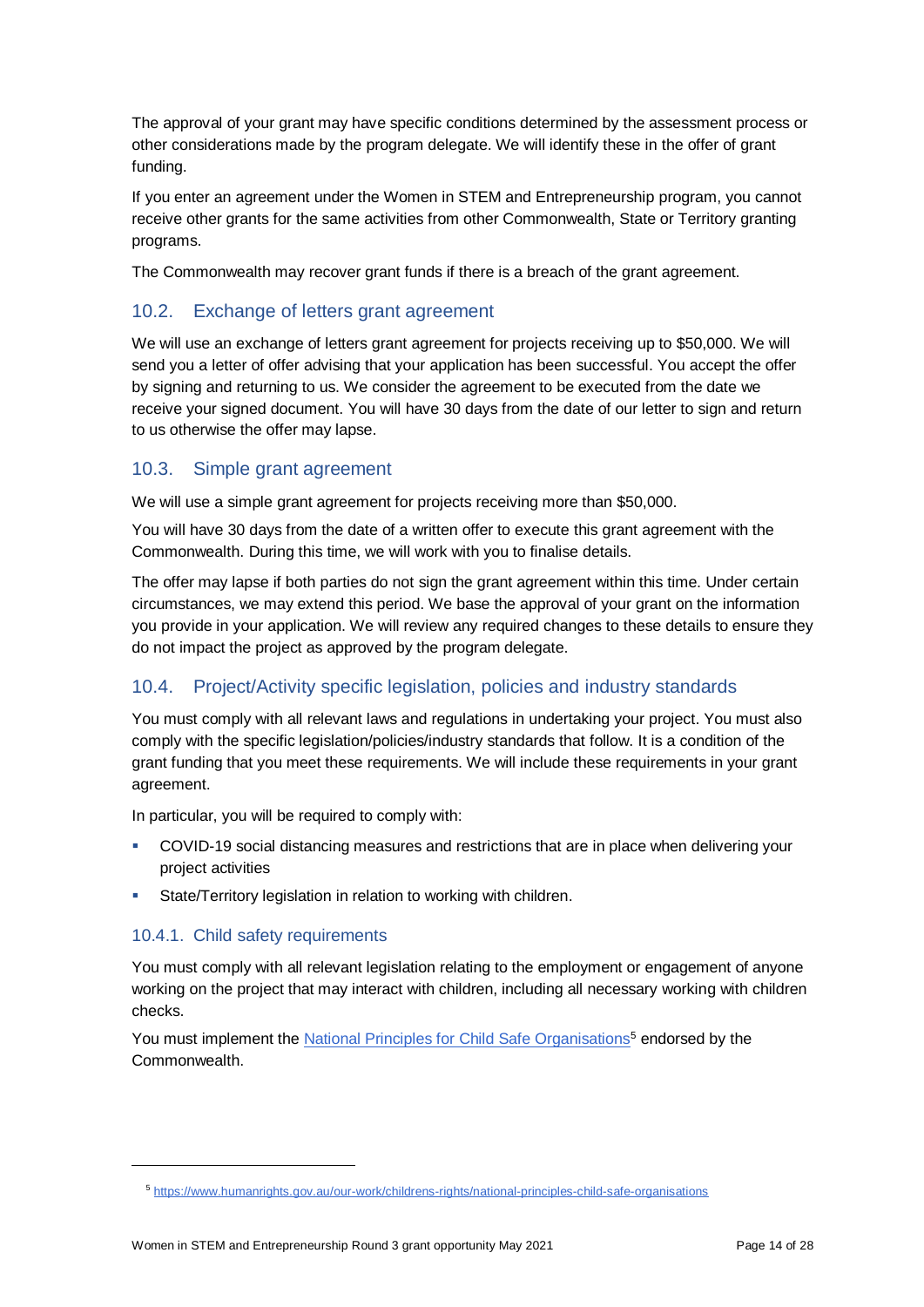You will need to complete a risk assessment to identify the level of responsibility for children and the level of risk of harm or abuse, and put appropriate strategies in place to manage those risks. You must update this risk assessment at least annually.

You will also need to establish a training and compliance regime to ensure personnel are aware of, and comply with, the risk assessment requirements, relevant legislation including mandatory reporting requirements and the National Principles for Child Safe Organisations.

You will be required to provide an annual statement of compliance with these requirements in relation to working with children.

### 10.5. How we pay the grant

The grant agreement will state the:

- maximum grant amount we will pay
- proportion of eligible expenditure covered by the grant (grant percentage)
- any financial contribution provided by you or a third party.

For grants up to \$50,000 we will pay 100 per cent of the grant on execution of the grant agreement. You will be required to report how you spent the grant funds at the completion of the project.

For grants over \$50,000 we will make an initial payment on execution of the grant agreement. We will make subsequent payments as you achieve milestones, e.g. in arrears, based on your actual eligible expenditure. Payments are subject to satisfactory progress on the project.

We set aside 10 per cent of the total grant funding for the final payment. We will pay this when you submit a satisfactory end of project report demonstrating you have completed outstanding obligations for the project. We may need to adjust your progress payments to align with available program funds across financial years and/or to ensure we retain a minimum 10 per cent of grant funding for the final payment.

### 10.6. Tax obligations

If you are registered for the Goods and Services Tax (GST), where applicable we will add GST to your grant payment and provide you with a recipient created tax invoice. You are required to notify us if your GST registration status changes during the project period. GST does not apply to grant payments to government related entities<sup>6</sup>.

Grants are assessable income for taxation purposes, unless exempted by a taxation law. We recommend you seek independent professional advice on your taxation obligations or seek assistance from the [Australian Taxation Office.](https://www.ato.gov.au/) We do not provide advice on tax.

### **11. Announcement of grants**

We will publish non-sensitive details of successful projects on GrantConnect. We are required to do this by the *[Commonwealth Grants Rules and Guidelines](https://www.finance.gov.au/government/commonwealth-grants/commonwealth-grants-rules-guidelines)* unless otherwise prohibited by law. We may also publish this information on business.gov.au. This information may include:

- name of your organisation
- **title of the project**

l

description of the project and its aims

<sup>&</sup>lt;sup>6</sup> See Australian Taxation Office ruling GSTR 2012/2 available at ato.gov.au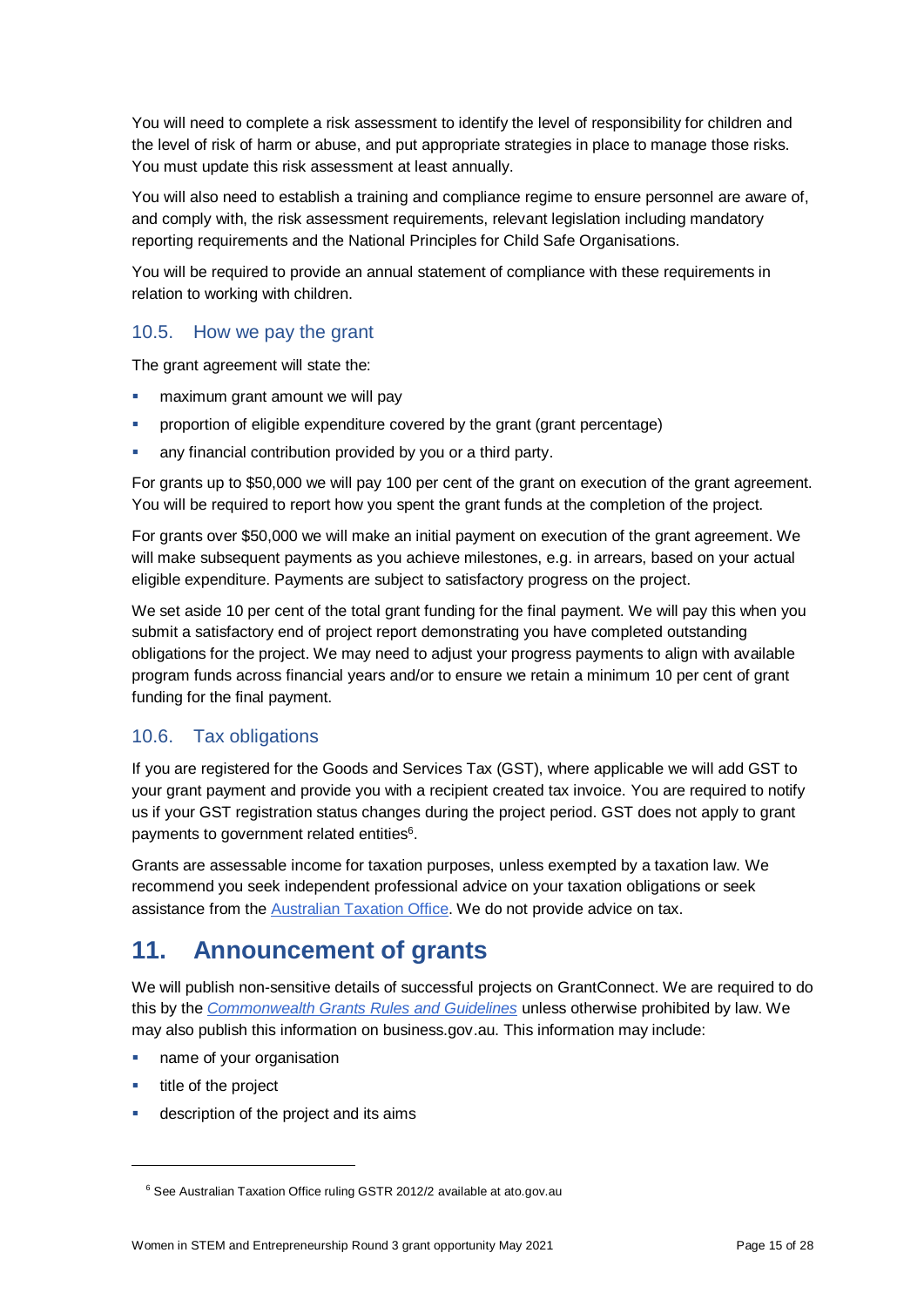- **amount of grant funding awarded**
- Australian Business Number
- business location
- **vour organisation's industry sector.**

### **12. How we monitor your grant activity**

### 12.1. Keeping us informed

You should let us know if anything is likely to affect your project or organisation.

We need to know of any key changes to your organisation or its business activities, particularly if they affect your ability to complete your project, carry on business and pay debts due.

You must also inform us of any changes to your:

- name
- addresses
- nominated contact details
- bank account details.

If you become aware of a breach of terms and conditions under the grant agreement you must contact us immediately.

You must notify us of events relating to your project and provide an opportunity for the Minister or their representative to attend.

### 12.2. Reporting

You must submit reports in line with the [grant agreement.](file://///prod.protected.ind/User/user03/LLau2/insert%20link%20here) We will provide the requirements for these reports as appendices in the grant agreement. We will remind you of your reporting obligations before a report is due. We will expect you to report on:

- **•** progress against agreed project milestones
- project expenditure, including expenditure of grant funds
- contributions of participants directly related to the project.

The amount of detail you provide in your reports should be relative to the project size, complexity and grant amount.

We will monitor the progress of your project by assessing reports you submit and may conduct site visits to confirm details of your reports if necessary. Occasionally we may need to re-examine claims, seek further information or request an independent audit of claims and payments.

### 12.2.1. Progress reports

Progress reports must:

- include details of your progress towards completion of agreed project activities
- show the total eligible expenditure incurred to date
- be submitted by the report due date (you can submit reports ahead of time if you have completed relevant project activities).

We will only make grant payments when we receive satisfactory progress reports.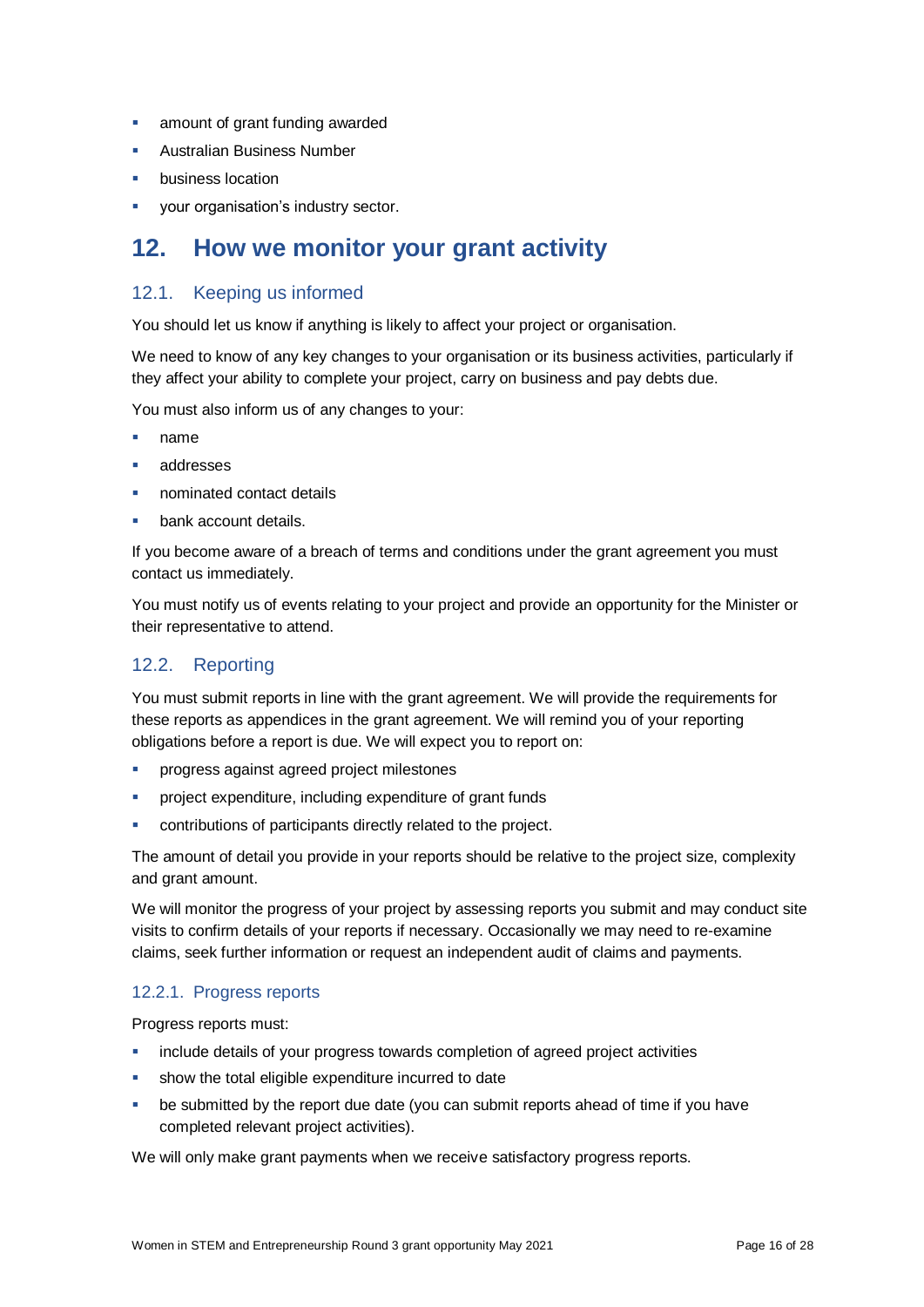You must discuss any project or milestone reporting delays with us as soon as you become aware of them.

### 12.2.2. End of project report

When you complete the project, you must submit an end of project report.

End of project reports must:

- include the agreed evidence as specified in the grant agreement
- identify the total eligible expenditure incurred for the project
- include a declaration that the grant money was spent in accordance with the grant agreement and to report on any underspends of the grant money
- include an evaluation of their success in meeting their project outcomes
- be submitted by the report due date.

### 12.2.3. Ad-hoc reports

We may ask you for ad-hoc reports on your project. This may be to provide an update on progress, or any significant delays or difficulties in completing the project.

### 12.2.4. Independent audits

We may ask you to provide an independent audit report. An audit report will verify that you spent the grant in accordance with the grant agreement. The audit report requires you to prepare a statement of grant income and expenditure. The report template is available on business.gov.au and GrantConnect.

### 12.3. Compliance visits

We may visit you during the project period, or at the completion of your project to review your compliance with the grant agreement. We may also inspect the records you are required to keep under the grant agreement. For large or complex projects, we may visit you after you finish your project. We will provide you with reasonable notice of any compliance visit.

### 12.4. Grant agreement variations

We recognise that unexpected events may affect project progress. In these circumstances, you can request a variation to your grant agreement, including:

- changing project milestones
- extending the timeframe for completing the project but within the maximum project period
- **•** changing project activities.

The program does not allow for an increase of grant funds.

If you want to propose changes to the grant agreement, you must put them in writing before the grant agreement end date. We can provide you with a variation request template.

If a delay in the project causes milestone achievement and payment dates to move to a different financial year, you will need a variation to the grant agreement. We can only move funds between financial years if there is enough program funding in the relevant year to allow for the revised payment schedule. If we cannot move the funds, you may lose some grant funding.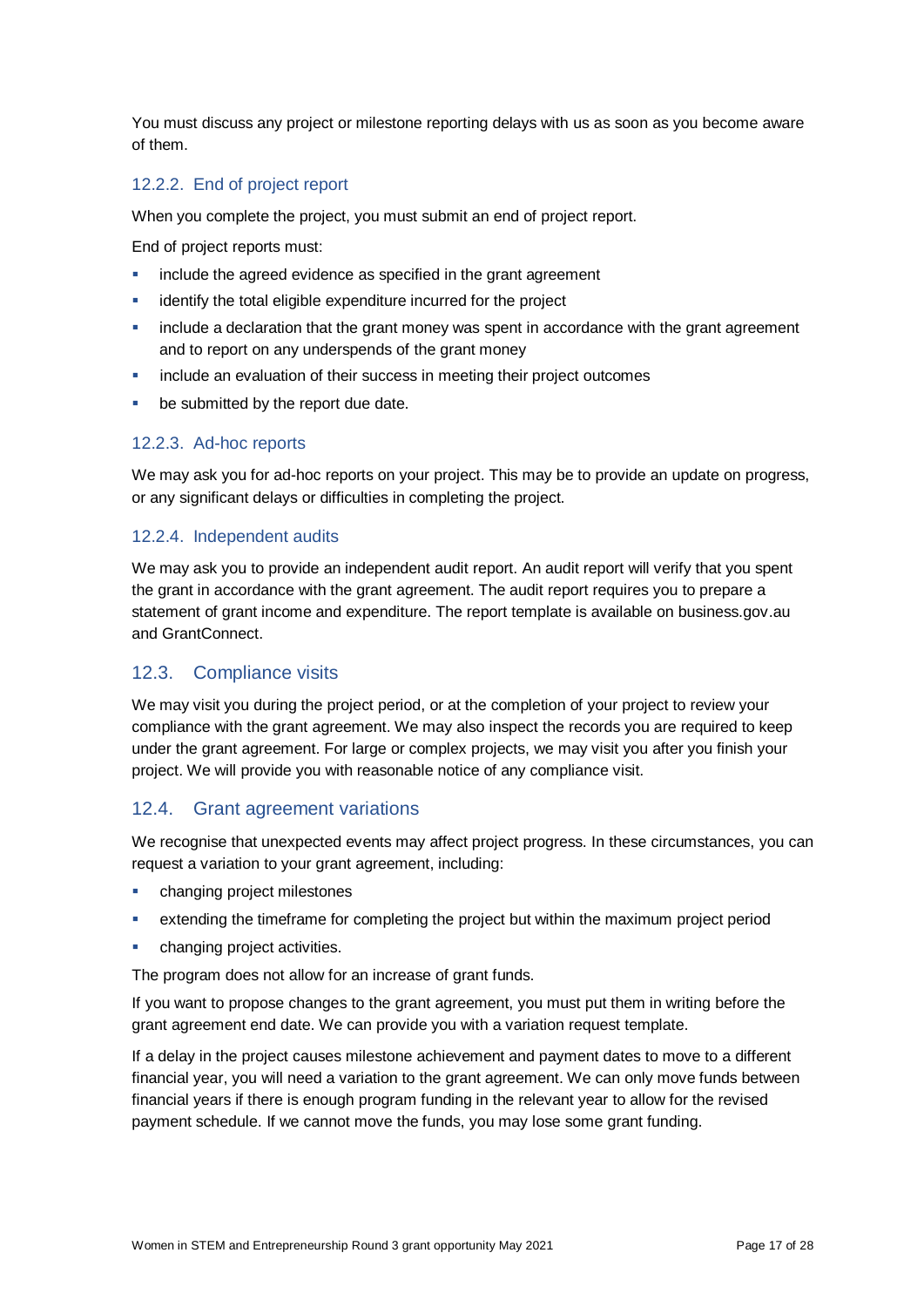You should not assume that a variation request will be successful. We will consider your request based on factors such as:

- how it affects the project outcome
- consistency with the program policy objective, grant opportunity guidelines and any relevant policies of the department
- changes to the timing of grant payments
- availability of program funds.

### 12.5. Evaluation

We will evaluate the program to measure how well the outcomes and objectives have been achieved. We may use information from your application and project reports for this purpose. We may also interview you, or ask you for more information to help us understand how the grant impacted you and to evaluate how effective the program was in achieving its outcomes.

We may contact you up to five years after you finish your project for more information to assist with this evaluation.

### 12.6. Grant acknowledgement

If you make a public statement about a project funded under the program, including in a brochure or publication, you must acknowledge the grant by using the following:

'This project received grant funding from the Australian Government.'

### **13. Probity**

We will make sure that the grant opportunity process is fair, according to the published guidelines, incorporates appropriate safeguards against fraud, unlawful activities and other inappropriate conduct and is consistent with the CGRGs.

### 13.1. Conflicts of interest

Any conflicts of interest could affect the performance of the grant opportunity or program. There may be a [conflict of interest,](http://www.apsc.gov.au/publications-and-media/current-publications/aps-values-and-code-of-conduct-in-practice/conflict-of-interest) or perceived conflict of interest, if our staff, any member of a committee or advisor and/or you or any of your personnel:

- has a professional, commercial or personal relationship with a party who is able to influence the application selection process, such as an Australian Government officer or member of an external panel
- has a relationship with or interest in, an organisation, which is likely to interfere with or restrict the applicants from carrying out the proposed activities fairly and independently or
- has a relationship with, or interest in, an organisation from which they will receive personal gain because the organisation receives a grant under the grant program/ grant opportunity.

As part of your application, we will ask you to declare any perceived or existing conflicts of interests or confirm that, to the best of your knowledge, there is no conflict of interest.

If you later identify an actual, apparent, or perceived conflict of interest, you must inform us in writing immediately.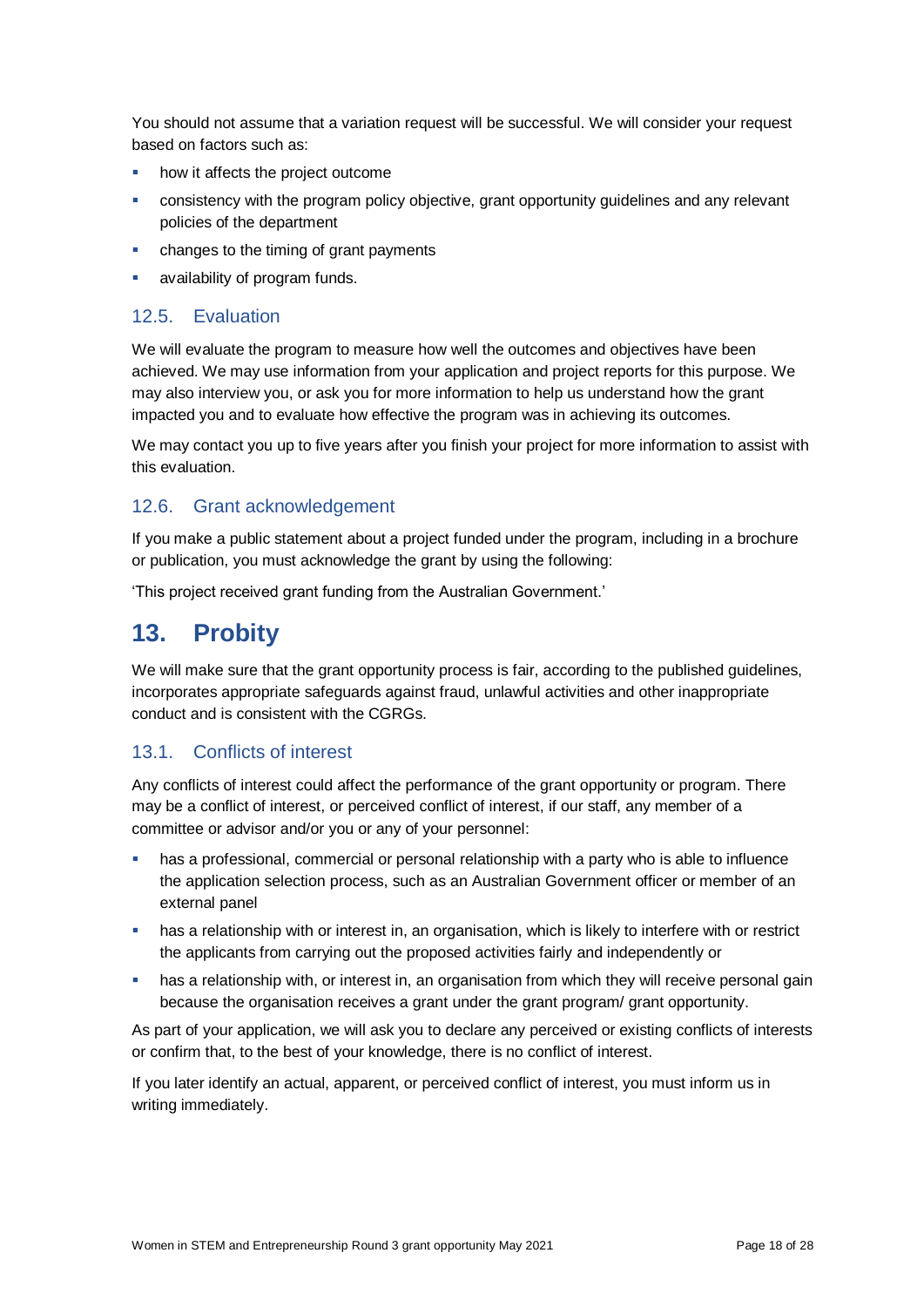Conflicts of interest for Australian Government staff are handled as set out in the Australian [Public](https://www.legislation.gov.au/Details/C2017C00270/Html/Text#_Toc491767030)  [Service Code of Conduct \(Section 13\(7\)\)](https://www.legislation.gov.au/Details/C2017C00270/Html/Text#_Toc491767030)<sup>7</sup> of the *[Public Service Act 1999](https://www.legislation.gov.au/Details/C2017C00270)* (Cth)<sup>8</sup>. Committee members and other officials including the decision maker must also declare any conflicts of interest.

We publish our [conflict of interest policy](https://www.industry.gov.au/sites/g/files/net3906/f/July%202018/document/pdf/conflict-of-interest-and-insider-trading-policy.pdf)<sup>9</sup> on the department's website.

### 13.2. How we use your information

Unless the information you provide to us is:

- confidential information as per [13.2.1,](#page-18-0) or
- **personal information as per [13.2.3.](#page-19-0)**

We may share the information with other government agencies for a relevant Commonwealth purpose such as:

- to improve the effective administration, monitoring and evaluation of Australian Government programs
- for research
- to announce the awarding of grants.

### <span id="page-18-0"></span>13.2.1. How we handle your confidential information

We will treat the information you give us as sensitive and therefore confidential if it meets all of the following conditions:

- you clearly identify the information as confidential and explain why we should treat it as confidential
- the information is commercially sensitive
- disclosing the information would cause unreasonable harm to you or someone else
- you provide the information with an understanding that it will stay confidential.

### 13.2.2. When we may disclose confidential information

We may disclose confidential information:

- to the committee and our Commonwealth employees and contractors, to help us manage the program effectively
- to the Auditor-General, Ombudsman or Privacy Commissioner
- to the responsible Minister or Assistant Minister
- to a House or a Committee of the Australian Parliament.

We may also disclose confidential information if

- we are required or authorised by law to disclose it
- you agree to the information being disclosed, or
- someone other than us has made the confidential information public.

l

<sup>7</sup> [https://www.legislation.gov.au/Details/C2017C00270/Html/Text#\\_Toc491767030](https://www.legislation.gov.au/Details/C2017C00270/Html/Text#_Toc491767030)

<sup>8</sup> <https://www.legislation.gov.au/Details/C2017C00270>

<sup>9</sup> [https://www.industry.gov.au/sites/default/files/July%202018/document/pdf/conflict-of-interest-and-insider-trading](https://www.industry.gov.au/sites/default/files/July%202018/document/pdf/conflict-of-interest-and-insider-trading-policy.pdf?acsf_files_redirect)[policy.pdf?acsf\\_files\\_redirect](https://www.industry.gov.au/sites/default/files/July%202018/document/pdf/conflict-of-interest-and-insider-trading-policy.pdf?acsf_files_redirect)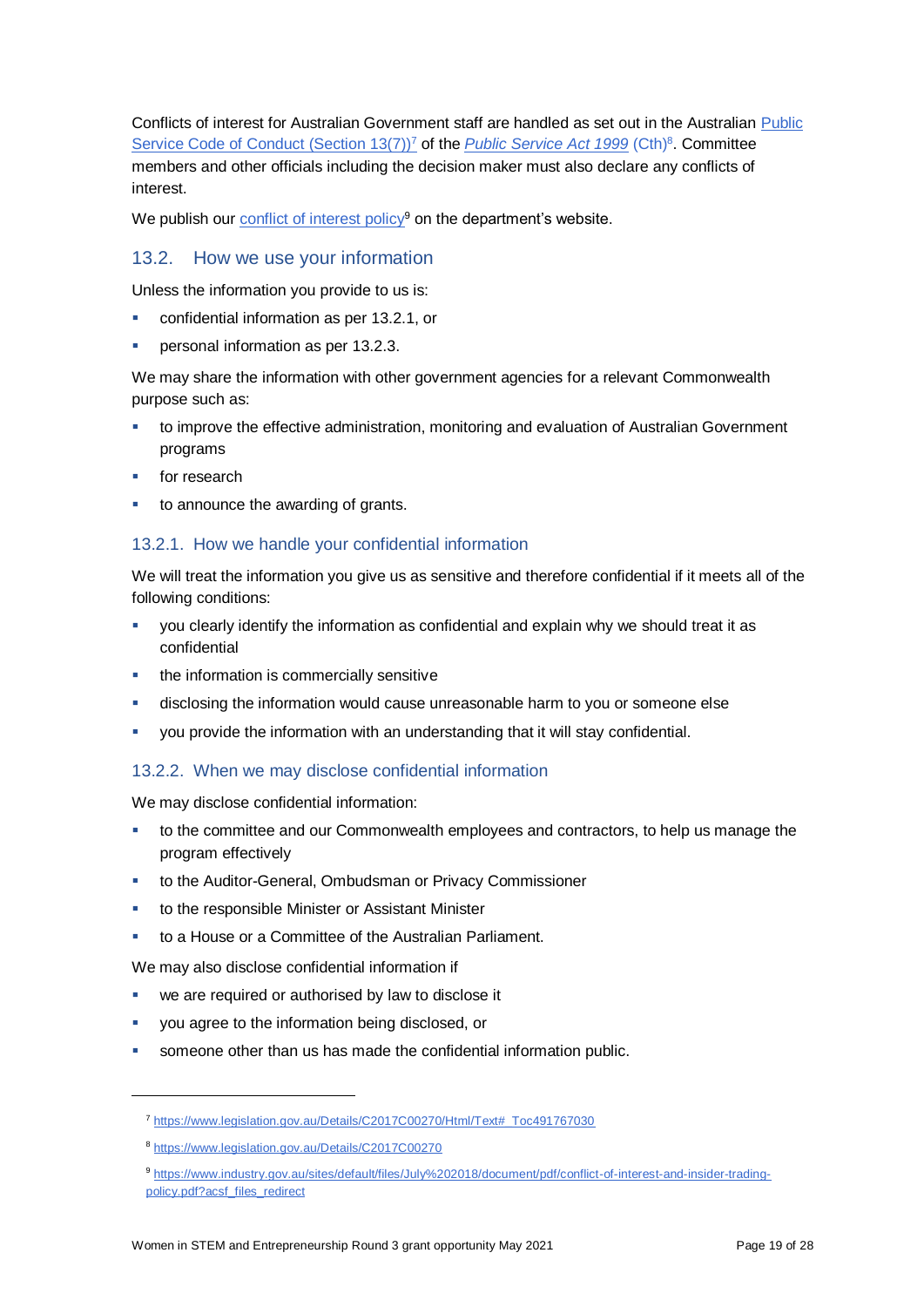### <span id="page-19-0"></span>13.2.3. How we use your personal information

We must treat your personal information according to the Australian Privacy Principles (APPs) and the *Privacy Act 1988* (Cth). This includes letting you know:

- what personal information we collect
- why we collect your personal information
- to whom we give your personal information.

We may give the personal information we collect from you to our employees and contractors, the committee, and other Commonwealth employees and contractors, so we can:

- manage the program
- research, assess, monitor and analyse our programs and activities.

We, or the Minister, may:

- announce the names of successful applicants to the public
- publish personal information on the department's websites.

You may read our [Privacy Policy](https://www.industry.gov.au/data-and-publications/privacy-policy)<sup>10</sup> on the department's website for more information on:

- what is personal information
- how we collect, use, disclose and store your personal information
- how you can access and correct your personal information.

### 13.2.4. Freedom of information

All documents in the possession of the Australian Government, including those about the program, are subject to the *Freedom of Information Act 1982* (Cth) (FOI Act)*.*

The purpose of the FOI Act is to give members of the public rights of access to information held by the Australian Government and its entities. Under the FOI Act, members of the public can seek access to documents held by the Australian Government. This right of access is limited only by the exceptions and exemptions necessary to protect essential public interests and private and business affairs of persons in respect of whom the information relates.

If someone requests a document under the FOI Act, we will release it (though we may need to consult with you and/or other parties first) unless it meets one of the exemptions set out in the FOI Act.

### 13.3. Enquiries and feedback

l

For further information or clarification, you can contact us on 13 28 46 or by [web chat](https://www.business.gov.au/contact-us) or through our [online enquiry form](https://www.business.gov.au/Contact-Us) on business.gov.au.

We may publish answers to your questions on our website as Frequently Asked Questions.

Our [Customer Service Charter](https://www.business.gov.au/about/customer-service-charter) is available at [business.gov.au.](http://www.business.gov.au/) We use customer satisfaction surveys to improve our business operations and service.

If you have a complaint, call us on 13 28 46. We will refer your complaint to the appropriate manager.

If you are not satisfied with the way we handle your complaint, you can contact:

<sup>10</sup> <https://www.industry.gov.au/data-and-publications/privacy-policy>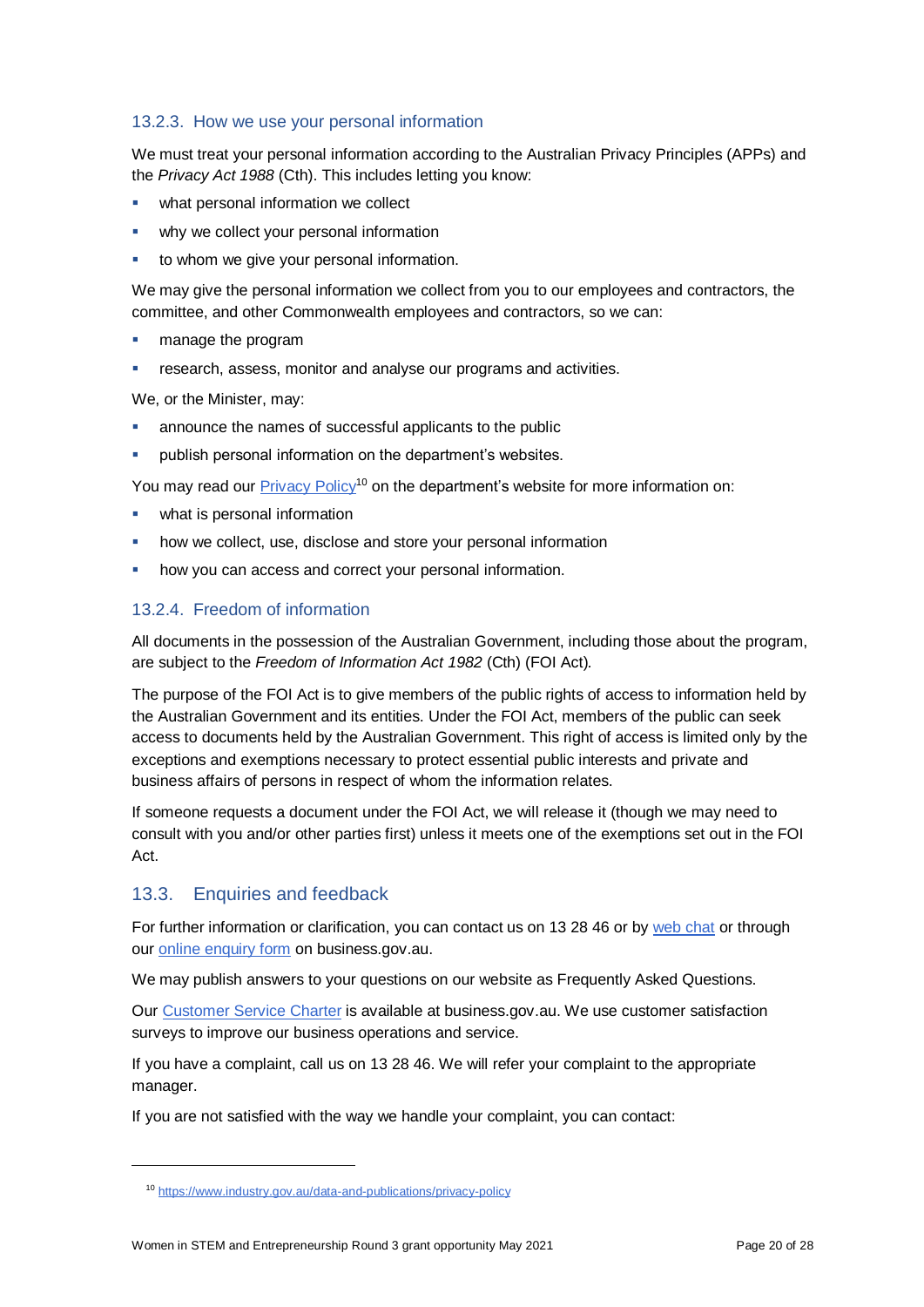Head of Division **-** AusIndustry Support for Business AusIndustry Business Services Department of Industry, Science, Energy and Resources

GPO Box 2013 CANBERRA ACT 2601

You can also contact the [Commonwealth Ombudsman](http://www.ombudsman.gov.au/)<sup>11</sup> with your complaint (call 1300 362 072). There is no fee for making a complaint, and the Ombudsman may conduct an independent investigation.

l

<sup>11</sup> <http://www.ombudsman.gov.au/>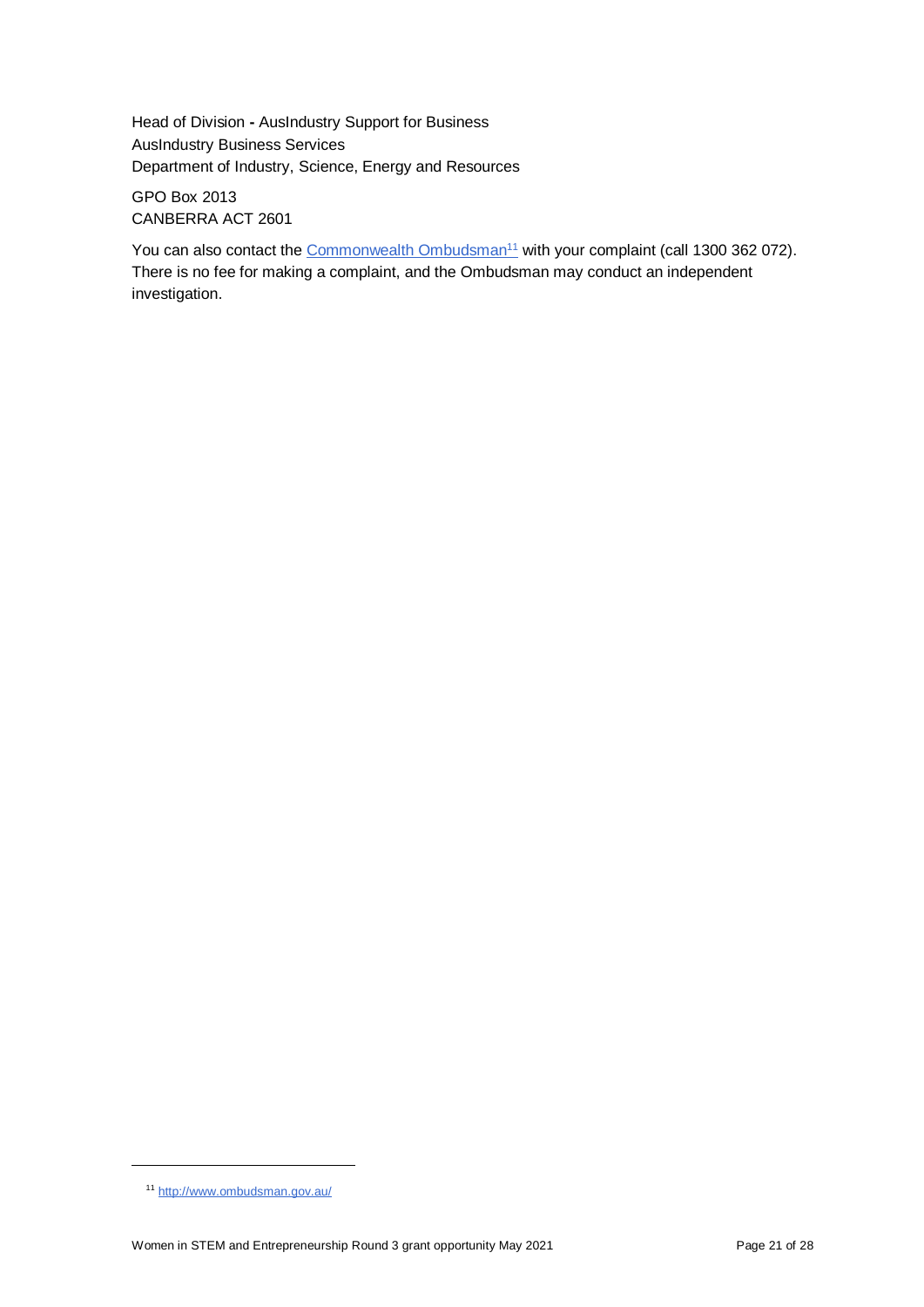# <span id="page-21-0"></span>**14. Glossary**

| <b>Term</b>                   | <b>Definition</b>                                                                                                                                                                                                                                                                                                                                                                                                                                          |
|-------------------------------|------------------------------------------------------------------------------------------------------------------------------------------------------------------------------------------------------------------------------------------------------------------------------------------------------------------------------------------------------------------------------------------------------------------------------------------------------------|
| Application form              | The document issued by the Program Delegate that<br>applicants use to apply for funding under the program.                                                                                                                                                                                                                                                                                                                                                 |
| AusIndustry                   | The division of the same name within the department.                                                                                                                                                                                                                                                                                                                                                                                                       |
| Department                    | The Department of Industry, Science, Energy and<br>Resources.                                                                                                                                                                                                                                                                                                                                                                                              |
| Eligible activities           | The activities undertaken by a grantee in relation to a<br>project that are eligible for funding support as set out in 5.1.                                                                                                                                                                                                                                                                                                                                |
| Eligible application          | An application or proposal for grant funding under the<br>program that the program delegate has determined is<br>eligible for assessment in accordance with these guidelines.                                                                                                                                                                                                                                                                              |
| Eligible expenditure          | The expenditure incurred by a grantee on a project and<br>which is eligible for funding support as set out in 5.2.                                                                                                                                                                                                                                                                                                                                         |
| Eligible expenditure guidance | The guidance that is provided at Appendix A.                                                                                                                                                                                                                                                                                                                                                                                                               |
| Grant agreement               | A legally binding contract between the Commonwealth and<br>a grantee for the grant funding.                                                                                                                                                                                                                                                                                                                                                                |
| Grant funding or grant funds  | The funding made available by the Commonwealth to<br>grantees under the program.                                                                                                                                                                                                                                                                                                                                                                           |
| <b>GrantConnect</b>           | The Australian Government's whole-of-government grants<br>information system, which centralises the publication and<br>reporting of Commonwealth grants in accordance with the<br>CGRGs.                                                                                                                                                                                                                                                                   |
| Grantee                       | The recipient of grant funding under a grant agreement.                                                                                                                                                                                                                                                                                                                                                                                                    |
| Guidelines                    | Guidelines that the Minister gives to the department to<br>provide the framework for the administration of the program,<br>as in force from time to time.                                                                                                                                                                                                                                                                                                  |
| Intersectionality             | Gender inequity cannot be seen as separate from other<br>forms of discrimination and disadvantage, as identities and<br>experiences are shaped by a range of social categories of<br>difference, such as culture, race, ethnicity, faith, sexuality,<br>gender identity, education, age etc. The consideration of<br>how people experience multiple and intersecting forms of<br>discrimination and disadvantage is referred to as<br>'intersectionality'. |
| Minister                      | The Commonwealth Minister for Industry, Science and<br>Technology.                                                                                                                                                                                                                                                                                                                                                                                         |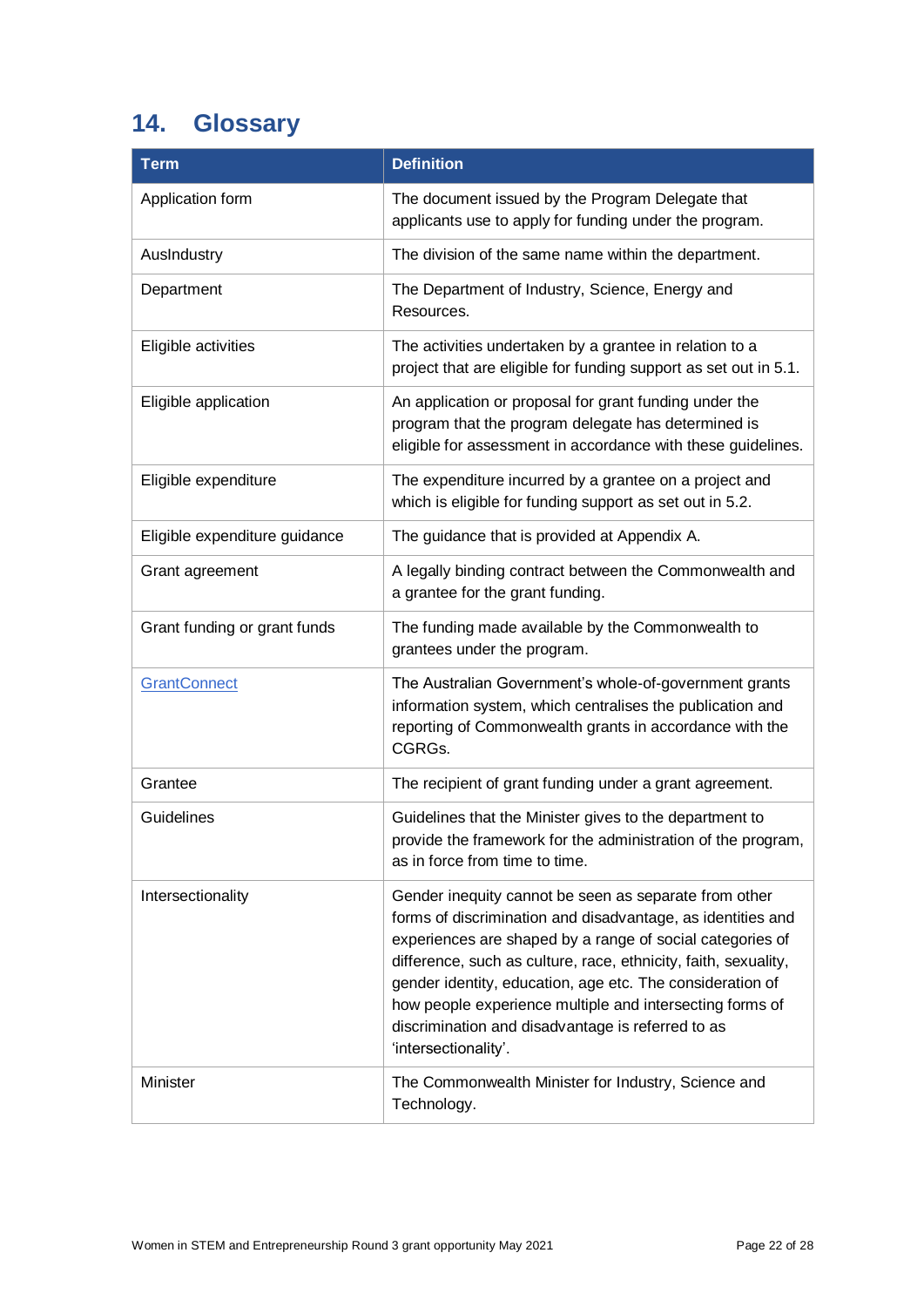| <b>Term</b>                                         | <b>Definition</b>                                                                                                                                                                                                                                   |
|-----------------------------------------------------|-----------------------------------------------------------------------------------------------------------------------------------------------------------------------------------------------------------------------------------------------------|
| Personal information                                | Has the same meaning as in the Privacy Act 1988 (Cth)<br>which is:                                                                                                                                                                                  |
|                                                     | Information or an opinion about an identified individual,<br>or an individual who is reasonably identifiable:                                                                                                                                       |
|                                                     | whether the information or opinion is true or not;<br>a.<br>and                                                                                                                                                                                     |
|                                                     | whether the information or opinion is recorded in a<br>b.<br>material form or not.                                                                                                                                                                  |
| Program delegate                                    | An AusIndustry manager within the department with<br>responsibility for the program.                                                                                                                                                                |
| Program funding or Program<br>funds                 | The funding made available by the Commonwealth for the<br>program.                                                                                                                                                                                  |
| Project                                             | A project described in an application for grant funding under<br>the program.                                                                                                                                                                       |
| Publicly funded research<br>organisation (PFRO)     | All higher education providers listed at Table A and Table B<br>of the Higher Education Support Act 2003 (Cth) and<br>corporate Commonwealth entities, and State and Territory<br>business enterprises which undertake publicly funded<br>research. |
| Publicly funded research<br>agencies (PFRAs)        | Commonwealth research agencies including DST,<br>Geoscience Australia, CSIRO and ANSTO.                                                                                                                                                             |
| Selection committee                                 | The body established to consider and assess eligible<br>applications and make recommendations to the program<br>delegate for funding under the program.                                                                                             |
| Vocational education and training<br>(VET) provider | Training providers registered by the Australian Skills Quality<br>Authority or a state regulator to deliver vocational education<br>and training services.                                                                                          |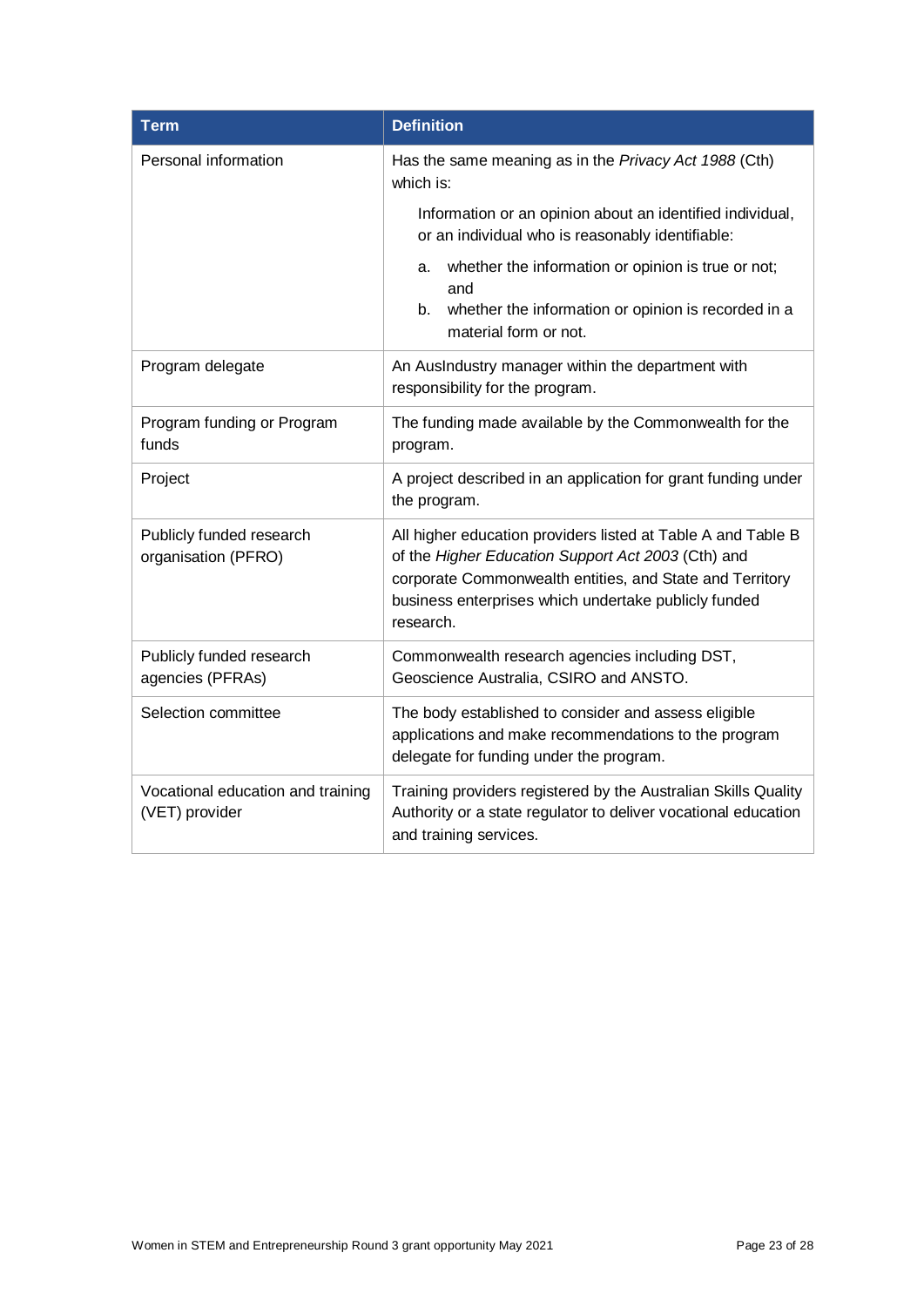# **Appendix A. Eligible expenditure**

This section provides guidance on the eligibility of expenditure. We may update this guidance from time to time, so you should make sure you have the current version from th[e business.gov.au](https://www.business.gov.au/Grants-and-Programs/Women-in-STEM-and-Entrepreneurship/) website before preparing your application.

The program delegate makes the final decision on what is eligible expenditure and may give additional quidance on eligible expenditure if required.

To be eligible, expenditure must:

- be incurred by you within the project period
- be a direct cost of the project
- be incurred by you to undertake required project audit activities
- meet the eligible expenditure guidelines.

### How we verify eligible expenditure

If your application is successful, we will ask you to verify the project budget that you provided in your application when we negotiate your grant agreement. You may need to provide evidence such as quotes for major costs.

The grant agreement will include details of the evidence you may need to provide when you achieve certain milestones in your project. This may include evidence related to eligible expenditure.

If requested, you will need to provide the agreed evidence along with your progress reports.

You must keep payment records of all eligible expenditure, and be able to explain how the costs relate to the agreed project activities. At any time, we may ask you to provide records of the expenditure you have paid. If you do not provide these records when requested, the expense may not qualify as eligible expenditure.

At the end of the project, you may be required to provide an independent financial audit of all eligible expenditure from the project.

### Labour expenditure

Eligible labour expenditure for the grant covers the direct labour costs of employees you directly employ on the core elements of the project. We consider a person an employee when you pay them a regular salary or wage, out of which you make regular tax instalment deductions.

We consider costs for technical, but not administrative, project management activities eligible labour expenditure. However, we limit these costs to 10 per cent of the total amount of eligible labour expenditure claimed.

We do not consider labour expenditure for leadership or administrative staff (such as CEOs, CFOs, accountants and lawyers) as eligible expenditure, even if they are doing project management tasks.

Eligible salary expenditure includes an employee's total remuneration package as stated on their Pay As You Go (PAYG) Annual Payment Summary submitted to the ATO. We consider salarysacrificed superannuation contributions as part of an employee's salary package if the amount is more than what the Superannuation Guarantee requires.

The maximum salary for an employee, director or shareholder, including packaged components that you can claim through the grant is \$175,000 per financial year.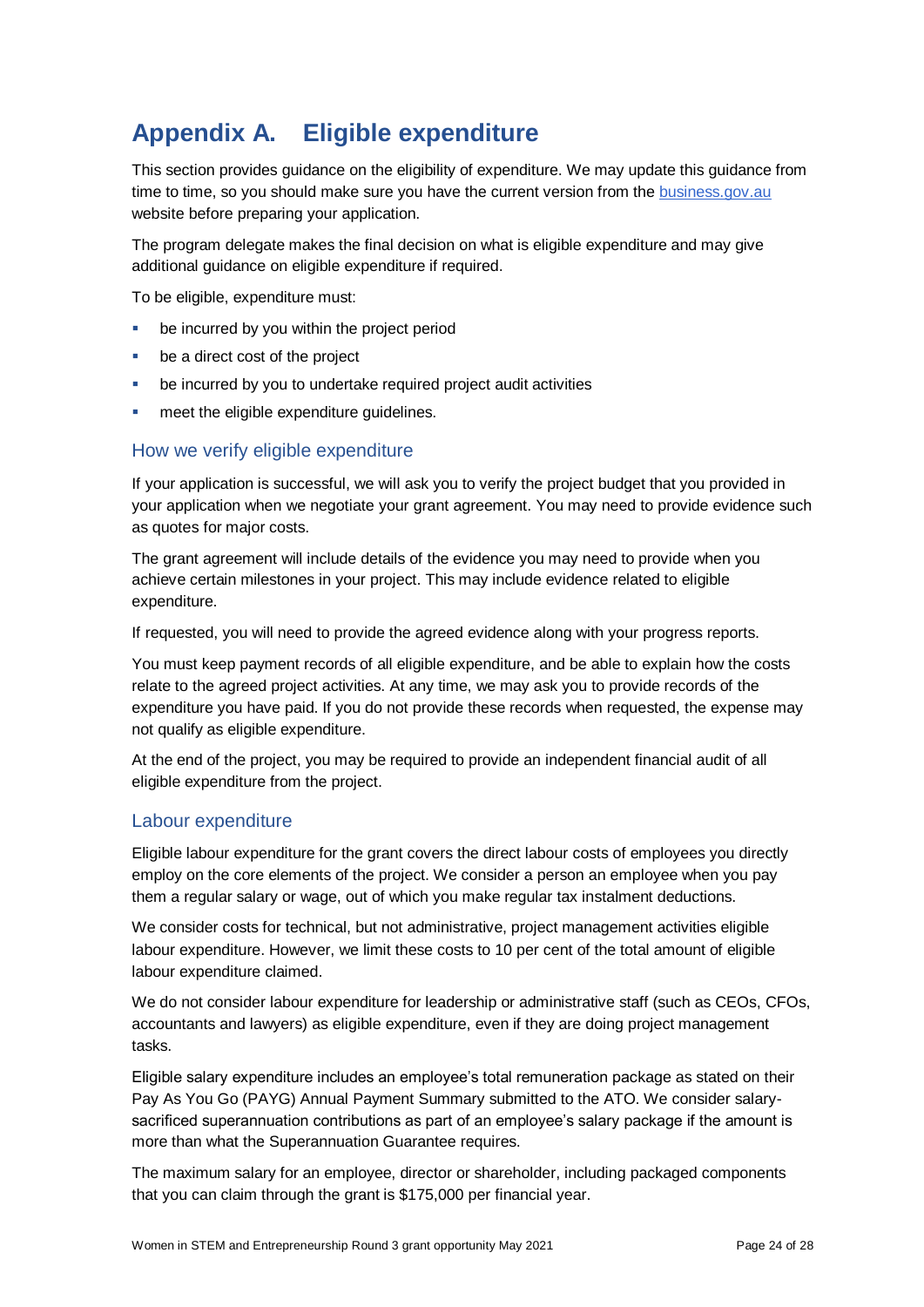For periods of the project that do not make a full financial year, you must reduce the maximum salary amount you claim proportionally.

You can only claim eligible salary costs when an employee is working directly on agreed project activities during the agreed project period.

### Labour on-costs and administrative overhead

You may increase eligible salary costs by an additional 30% allowance to cover on-costs such as employer paid superannuation, payroll tax, workers compensation insurance, and overheads such as office rent and the provision of computers.

You should calculate eligible salary costs using the formula below:



You cannot calculate labour costs by estimating the employee's worth. If you have not exchanged money (either by cash or bank transactions) we will not consider the cost eligible.

Evidence you will need to provide can include:

- details of all personnel working on the project, including name, title, function, time spent on the project and salary
- ATO payment summaries, pay slips and employment contracts.

### Contract expenditure

Eligible contract expenditure is the cost of any agreed project activities that you contract others to do. These can include contracting:

- **another organisation**
- an individual who is not an employee, but engaged under a separate contract.

All contractors must have a written contract prior to starting any project work—for example, a formal agreement, letter or purchase order which specifies:

- the nature of the work they perform
- the applicable fees, charges and other costs payable.

Invoices from contractors must contain:

- a detailed description of the nature of the work
- the hours and hourly rates involved
- any specific plant expenses paid.

Invoices must directly relate to the agreed project, and the work must qualify as an eligible expense. The costs must also be reasonable and appropriate for the activities performed.

We will require evidence of contractor expenditure that may include:

- an exchange of letters (including email) setting out the terms and conditions of the proposed contract work
- **purchase orders**
- supply agreements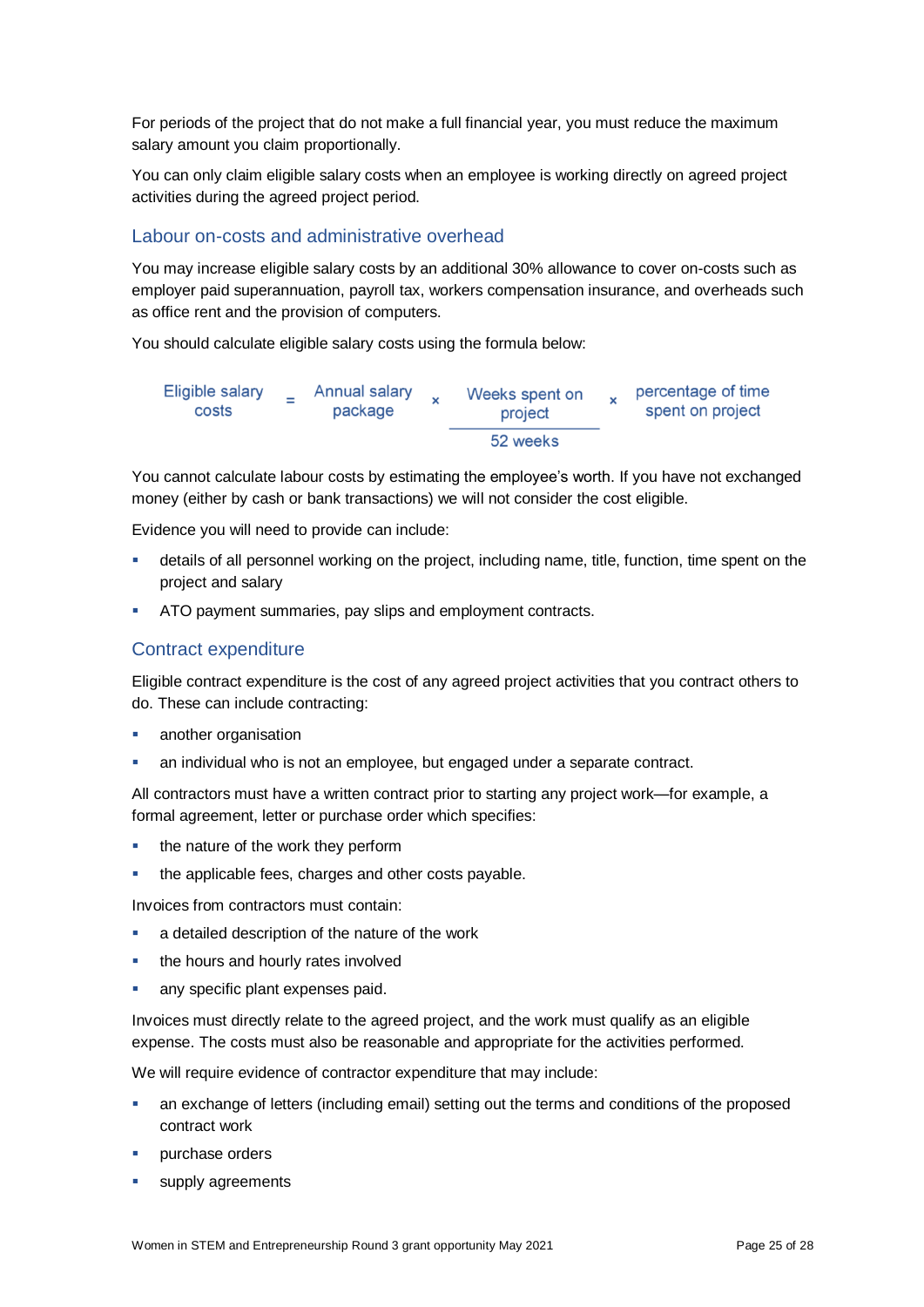invoices and payment documents.

You must ensure all project contractors keep a record of the costs of their work on the project. We may require you to provide a contractor's records of their costs of doing project work. If you cannot provide these records, the relevant contract expense may not qualify as eligible expenditure.

### Travel and overseas expenditure

Eligible travel and overseas expenditure may include

- domestic travel limited to the reasonable cost of accommodation and transportation required to conduct agreed project and collaboration activities in Australia
- overseas travel limited to the reasonable cost of accommodation and transportation required in cases where the overseas travel is material to the conduct of the project in Australia.

Eligible air transportation is limited to the economy class fare for each sector travelled; where noneconomy class air transport is used only the equivalent of an economy fare for that sector is eligible expenditure. Where non-economy class air transport is used, the grantee will require evidence showing what an economy air fare costs at the time of travel.

We will consider value for money when determining whether the cost of overseas expenditure is eligible. This may depend on

- the proportion of total grant funding that you will spend on overseas expenditure
- the proportion of the service providers total fee that will be spent on overseas expenditure
- how the overseas expenditure is likely to aid the project in meeting the program objectives

Overseas travel must be at an economy rate and you must demonstrate you cannot access the service, or an equivalent service in Australia.

Eligible overseas activities expenditure is generally limited to 10 per cent of total eligible expenditure.

### Other eligible expenditure

Other eligible expenditure for the project may include:

- **staff training that directly supports the achievement of project outcomes**
- financial auditing of project expenditure
- costs you incur in order to obtain planning, environmental or other regulatory approvals during the project period. However, associated fees paid to the Commonwealth, state, territory and local governments are not eligible
- costs of developing and delivering in workshops, conferences, networking events and other forums (including travel costs for key participants)
- costs of developing and delivering education and professional development activities including courses and training
- costs of developing and distributing educational materials, curriculum content, toolkits or similar
- costs associated with industry transformation activities for a particular sector
- research costs to help support the project outcomes
- communication and promotional costs directly related to the project
- costs incurred in conducting the evaluation of your project.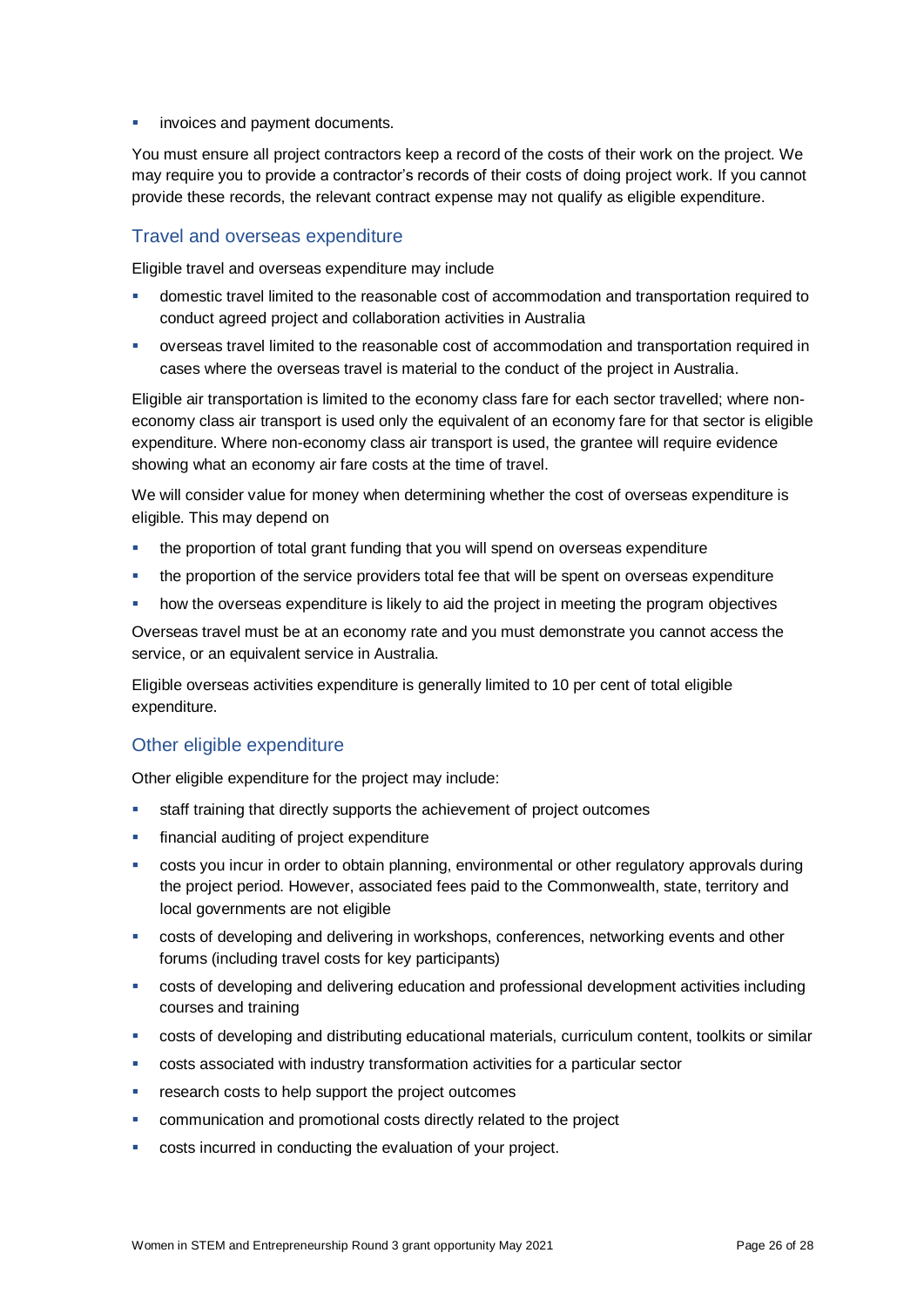Other specific expenditures may be eligible as determined by the Program Delegate.

Evidence you need to supply can include supplier contracts, purchase orders, invoices and supplier confirmation of payments.